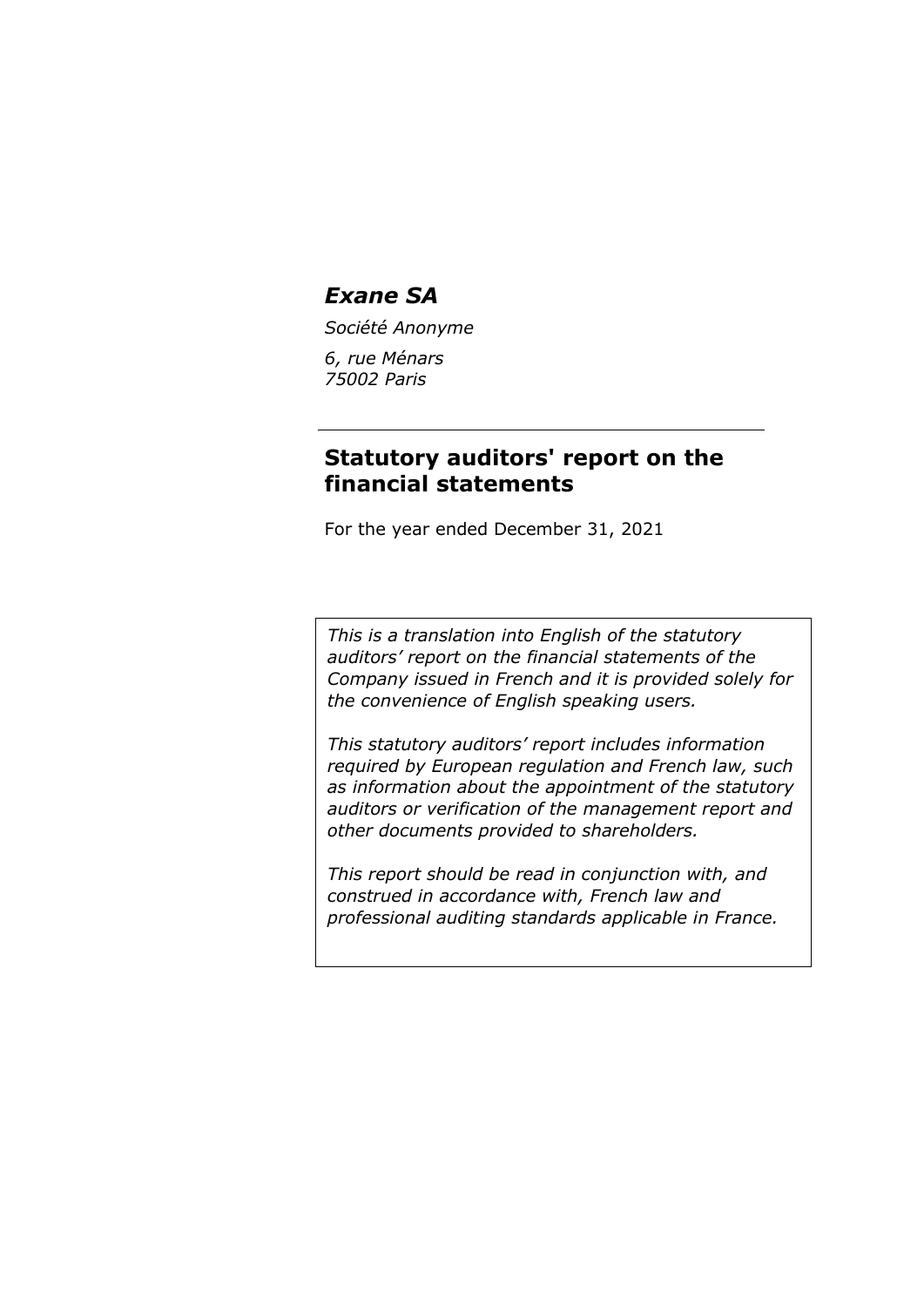## **MAZARS**

Commissaire aux Comptes

Membre de la Compagnie régionale de Versailles 61, rue Henri Regnault 92400 Courbevoie

## **DELOITTE & ASSOCIES**

Commissaire aux Comptes

Membre de la Compagnie régionale de Versailles 6 Place de la Pyramide 92908 Paris La Défense Cedex

# *Exane SA*

*Société Anonyme 6, rue Ménars 75002 Paris*

# **Statutory auditors' report on the financial statements**

\_\_\_\_\_\_\_\_

For the year ended December 31, 2021

 $\overline{\phantom{a}}$  ,  $\overline{\phantom{a}}$  ,  $\overline{\phantom{a}}$  ,  $\overline{\phantom{a}}$  ,  $\overline{\phantom{a}}$  ,  $\overline{\phantom{a}}$  ,  $\overline{\phantom{a}}$  ,  $\overline{\phantom{a}}$  ,  $\overline{\phantom{a}}$  ,  $\overline{\phantom{a}}$  ,  $\overline{\phantom{a}}$  ,  $\overline{\phantom{a}}$  ,  $\overline{\phantom{a}}$  ,  $\overline{\phantom{a}}$  ,  $\overline{\phantom{a}}$  ,  $\overline{\phantom{a}}$ 

To annual general meeting of Exane SA,

## **Opinion**

In compliance with the engagement entrusted to us by your annual general meeting, we have audited the accompanying financial statements of Exane SA for the year ended December 31, 2021*.*

In our opinion, the financial statements give a true and fair view of the assets and liabilities and of the financial position of the Company as at December 31, 2021 and of the results of its operations for the year then ended in accordance with French accounting principles.

## **Basis for Opinion**

## *Audit Framework*

We conducted our audit in accordance with professional standards applicable in France. We believe that the audit evidence we have obtained is sufficient and appropriate to provide a basis for our opinion.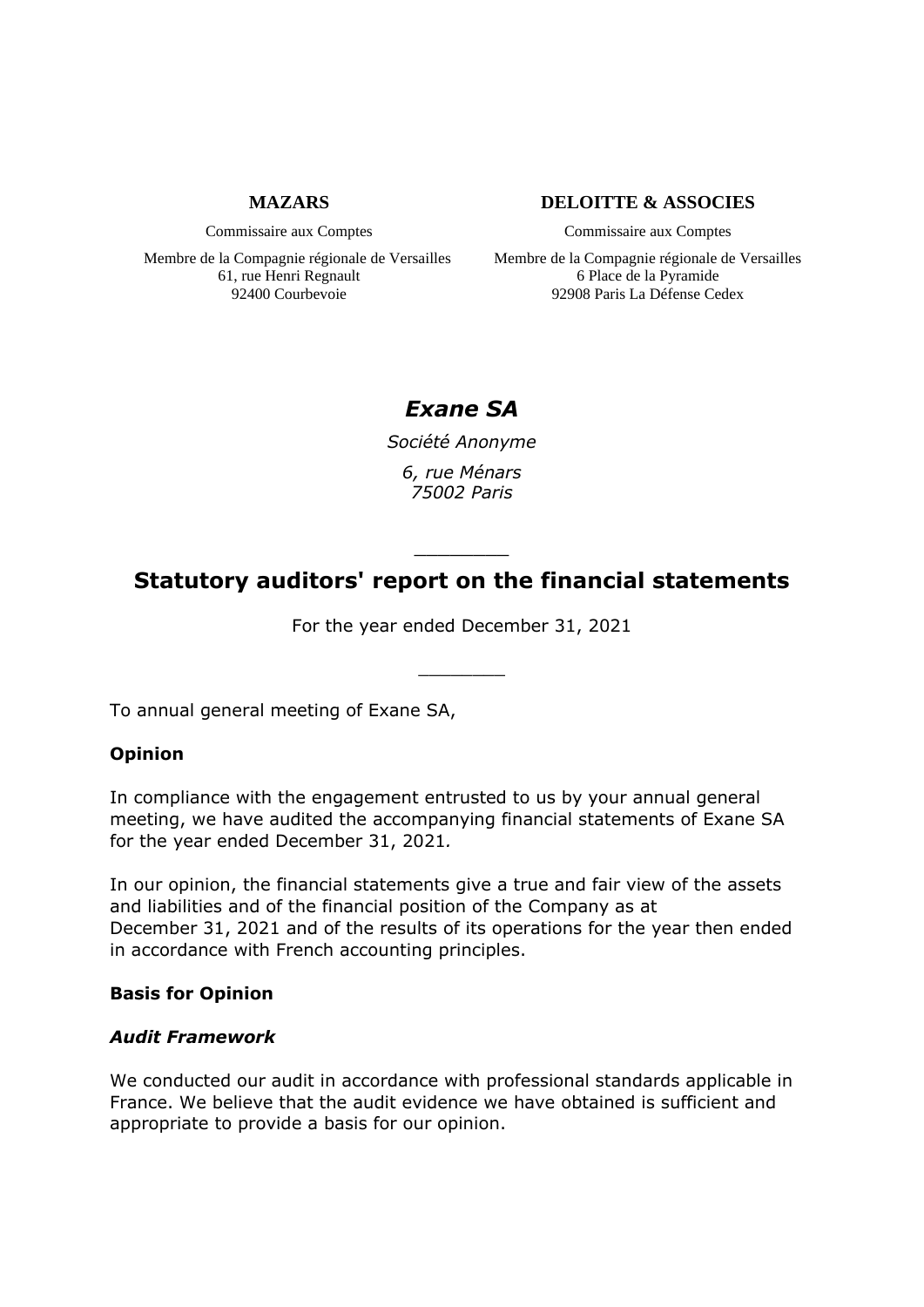Our responsibilities under those standards are further described in the "*Statutory Auditors' Responsibilities for the Audit of the Financial Statements*" section of our report.

## *Independence*

We conducted our audit engagement in compliance with independence requirements rules required by the French Commercial Code (code de commerce) and the French Code of Ethics (code de déontologie) for statutory auditors, for the period from January  $1<sup>st</sup>$ , 2021 to the date of our report.

## **Justification of Assessments**

Due to the global crisis related to the Covid-19 pandemic, the financial statements of this period have been prepared and audited under specific conditions. Indeed, this crisis and the exceptional measures taken in the context of the state of sanitary emergency have had numerous consequences for companies, particularly on their operations and their financing, and have led to greater uncertainties on their future prospects. Those measures, such as travel restrictions and remote working, have also had an impact on the companies' internal organisation and the performance of the audits.

It is in this complex and evolving context that, in accordance with the requirements of Articles L. 823-9 and R. 823-7 of the French Commercial Code (code de commerce) relating to the justification of our assessments, we inform you of the following assessments that, in our professional judgment, were of most significance in our audit of the financial statements of the current period.

## *Impairment of investment securities and investments in affiliates*

- As described in Note 2.2.1 « Security transactions » to the financial statements, your company determines whether it is necessary to record provisions for impairment with respect to investment securities depending on their market value,
- As described in Note 2.4 « Investments in affiliates » to the financial statements, your company determines whether it is necessary to record provisions for impairment with respect to shares and other variable-yield investments held in affiliated entities depending on the changes in the share held in the accounting net assets or the value in use.

As part of our assessment of these estimates, we have examined the monitoring and review procedures implemented in respect of these investment securities, shares and other variable-yield investments held in affiliated entities leading to the determination of the necessary level of impairment.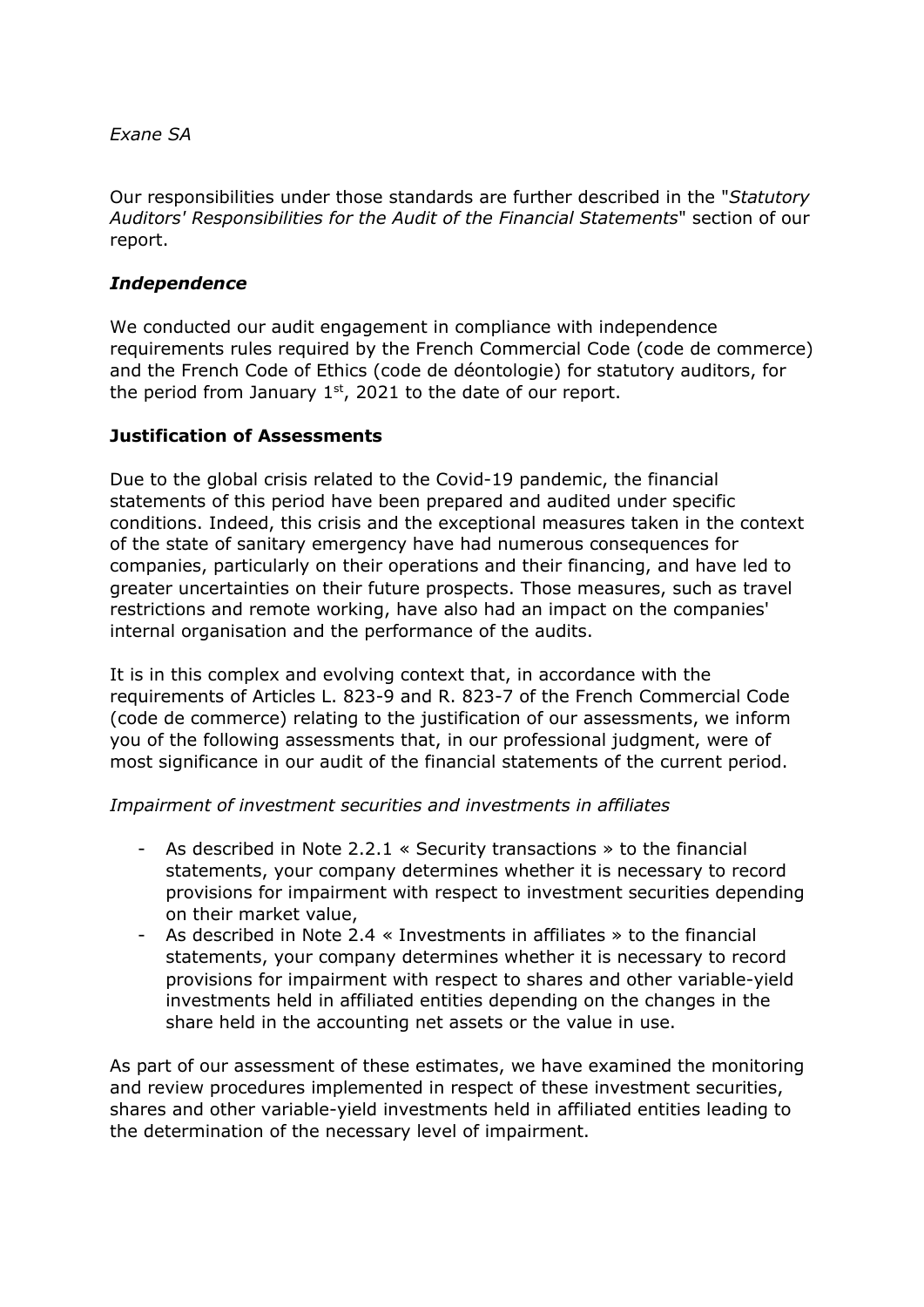## *Valuation of financial instruments*

As described in Note 2.2.2 « Other financial instruments » to the financial statements, your company uses internal models to value its financial instruments which are not traded on active markets. Our procedures consisted in reviewing the control framework of the models used, assessing the data and assumptions used, and ensuring that the risks and results related to these financial instruments have been taken into account.

These matters were addressed in the context of our audit of the financial statements as a whole and in forming our opinion thereon, and we do not provide a separate opinion on specific items of the financial statements.

## **Specific Verifications**

We have also performed, in accordance with professional standards applicable in France, the specific verifications required by French law and regulations.

**Information given in the management report and in the other documents with respect to the financial position and the financial statements provided to Shareholders**

We have no matters to report as to the fair presentation and the consistency with the financial statements of the information given in the management report of the Board of the Directors and in the other documents with respect to the financial position and the financial statements provided to shareholders.

We attest the fair presentation and the consistency with the financial statements of the information relating to payment deadlines mentioned in Article D.441-6 of the French Commercial Code.

## **Information relating to corporate governance**

We attest that the Board of Directors' report on corporate governance, sets out the information required by Article L. 225-37-4 of the French Commercial Code.

## **Responsibilities of Management and Those Charged with Governance for the Financial Statements**

Management is responsible for the preparation and fair presentation of the financial statements in accordance with French accounting principles, and for such internal control as management determines is necessary to enable the preparation of financial statements that are free from material misstatement, whether due to fraud or error.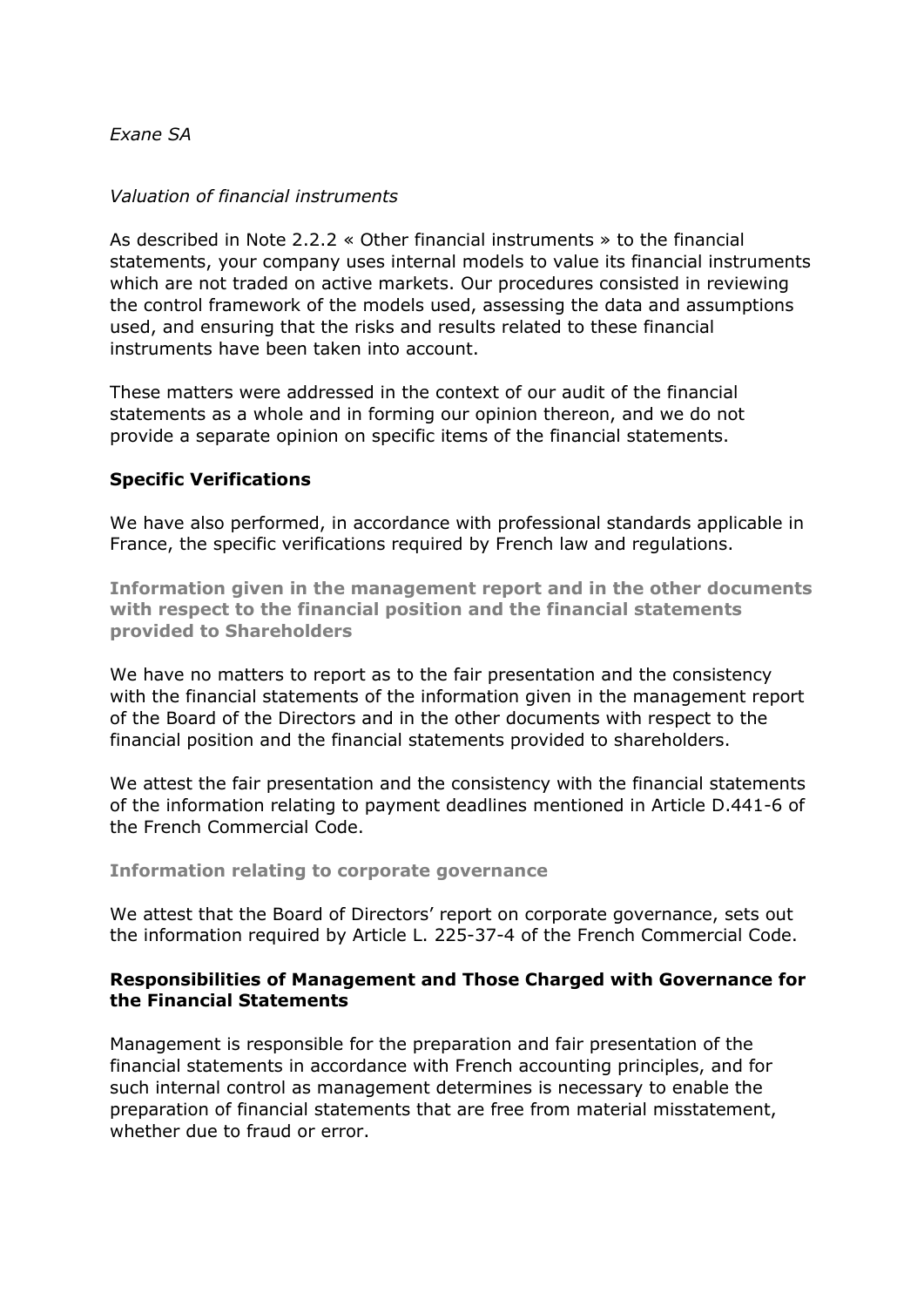In preparing the financial statements, management is responsible for assessing the Company's ability to continue as a going concern, disclosing, as applicable, matters related to going concern and using the going concern basis of accounting unless it is expected to liquidate the Company or to cease operations.

The financial statements were approved the Board of Directors.

## **Statutory Auditors' Responsibilities for the Audit of the Financial Statements**

Our role is to issue a report on the financial statements. Our objective is to obtain reasonable assurance about whether the financial statements as a whole are free from material misstatement. Reasonable assurance is a high level of assurance but is not a guarantee that an audit conducted in accordance with professional standards will always detect a material misstatement when it exists. Misstatements can arise from fraud or error and are considered material if, individually or in the aggregate, they could reasonably be expected to influence the economic decisions of users taken on the basis of these financial statements.

As specified in Article L. 823-10-1 of the French Commercial Code (code de commerce), our statutory audit does not include assurance on the viability of the Company or the quality of management of the affairs of the Company.

As part of an audit conducted in accordance with professional standards applicable in France, the statutory auditor exercises professional judgment throughout the audit and furthermore:

- Identifies and assesses the risks of material misstatement of the financial statements, whether due to fraud or error, designs and performs audit procedures responsive to those risks, and obtains audit evidence considered to be sufficient and appropriate to provide a basis for his opinion. The risk of not detecting a material misstatement resulting from fraud is higher than for one resulting from error, as fraud may involve collusion, forgery, intentional omissions, misrepresentations, or the override of internal control.
- Obtains an understanding of internal control relevant to the audit in order to design audit procedures that are appropriate in the circumstances, but not for the purpose of expressing an opinion on the effectiveness of the internal control.
- Evaluates the appropriateness of accounting policies used and the reasonableness of accounting estimates and related disclosures made by management in the financial statements.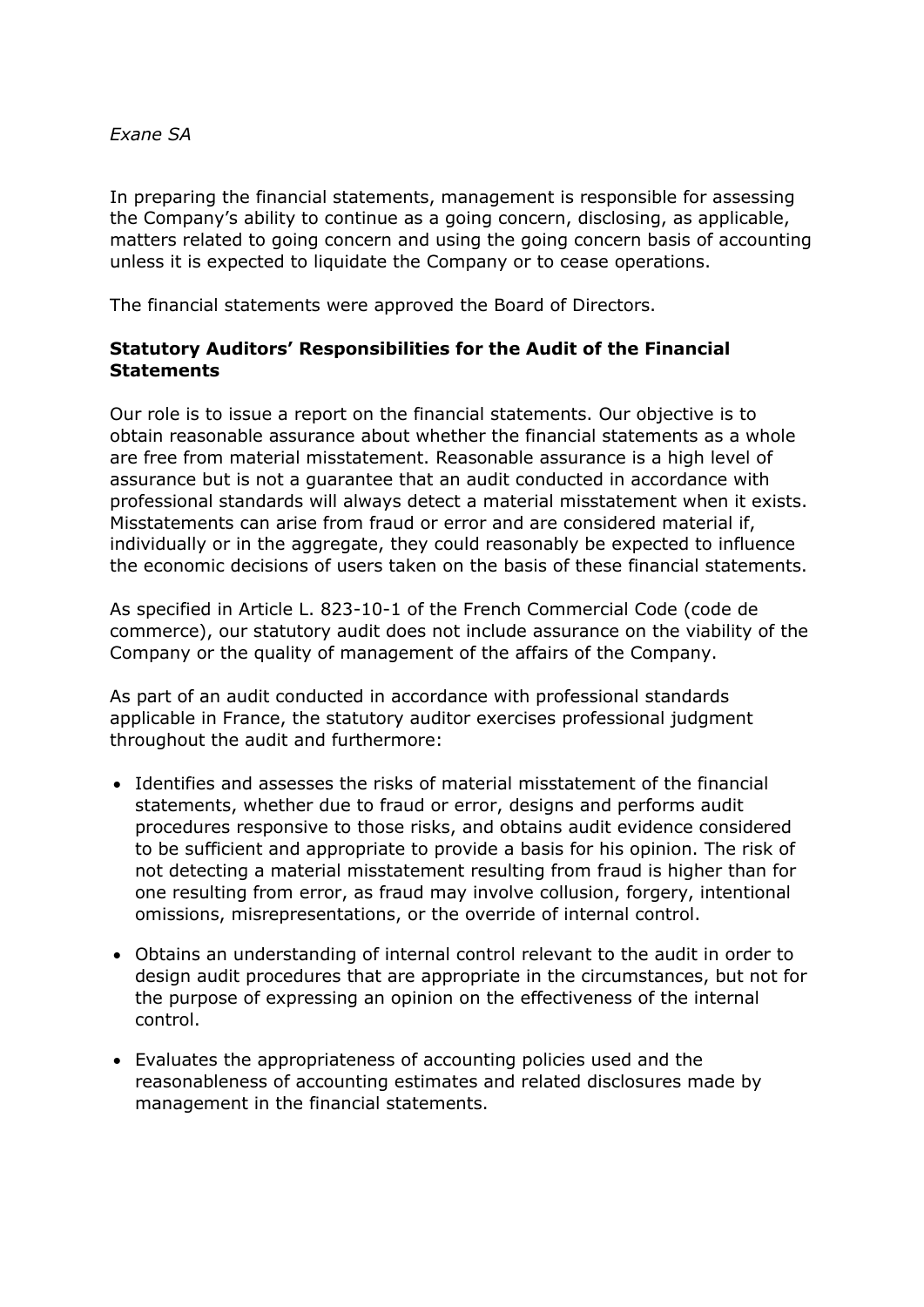- Assesses the appropriateness of management's use of the going concern basis of accounting and, based on the audit evidence obtained, whether a material uncertainty exists related to events or conditions that may cast significant doubt on the Company's ability to continue as a going concern. This assessment is based on the audit evidence obtained up to the date of his audit report. However, future events or conditions may cause the Company to cease to continue as a going concern. If the statutory auditor concludes that a material uncertainty exists, there is a requirement to draw attention in the audit report to the related disclosures in the financial statements or, if such disclosures are not provided or inadequate, to modify the opinion expressed therein.
- Evaluates the overall presentation of the financial statements and assesses whether these statements represent the underlying transactions and events in a manner that achieves fair presentation.

# Courbevoie and Paris-La Défense, April 4, 2022 The Statutory Auditors

## *French original signed by*

| Mazars             | Deloitte & Associés  |
|--------------------|----------------------|
| Gilles DUNAND-ROUX | Charlotte VANDEPUTTE |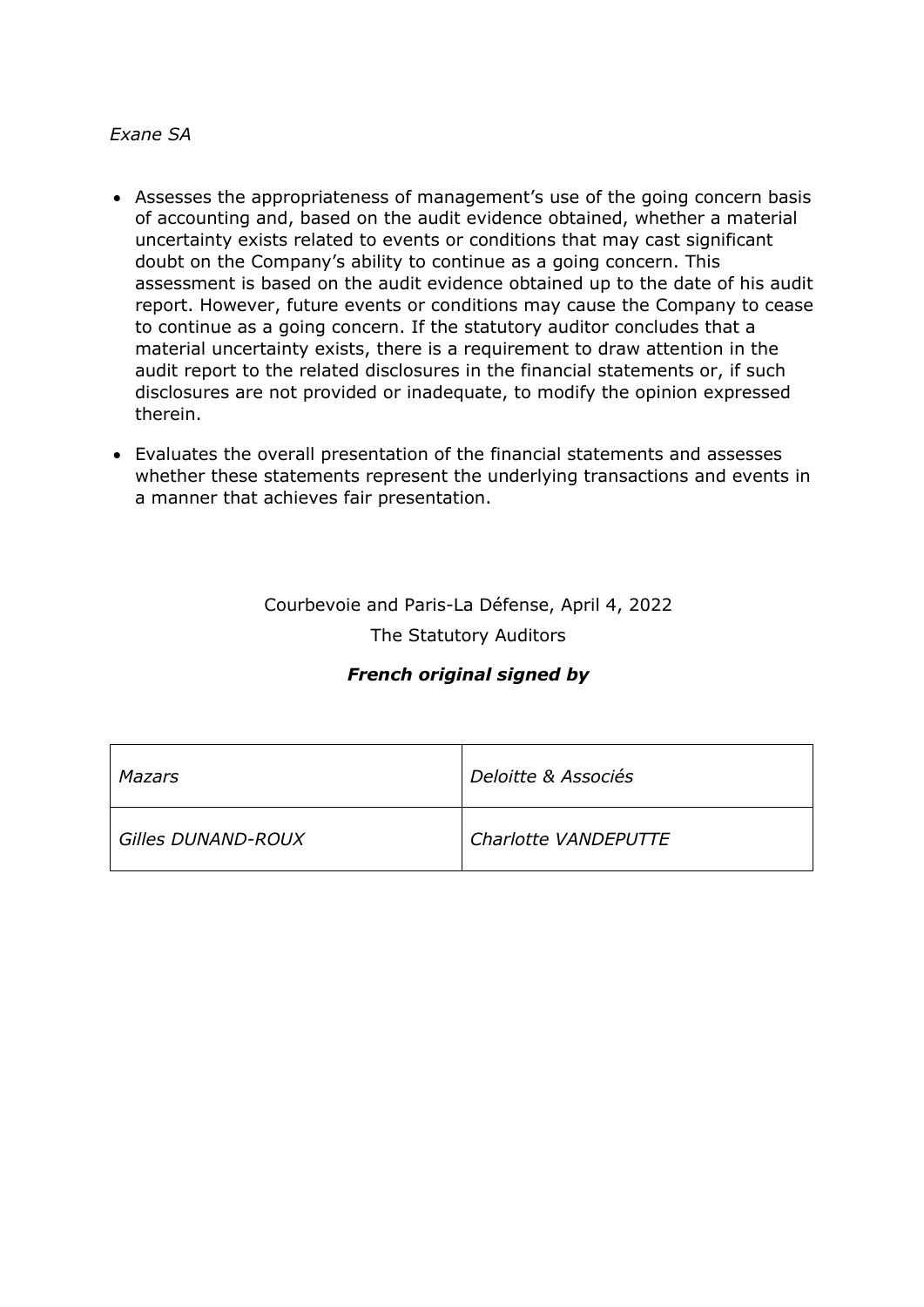## **Balance sheet Exane SA**

## Financial year ended – 31 December 2021

| (in thousands of euros)                                                  | <b>Note</b> | 31/12/2021 | 31/12/2020 | (in thousands of euros)                | <b>Note</b> | 31/12/2021 | 31/12/2020 |
|--------------------------------------------------------------------------|-------------|------------|------------|----------------------------------------|-------------|------------|------------|
| Cash and amounts due from central banks and post office<br>banks         |             | 84 506     |            | 84 530 Due to credit institutions      | 3.1         | 338765     | 227 158    |
| Receivables due from credit institutions                                 | 3.1         | 244 072    |            | 230 419 Customer items                 | 3.2         | 46 684     | 160 083    |
| Customer items                                                           | 3.2         | 346 003    |            | 124 758 Debt securities                | 3.3         | 10 175     | 8 4 9 4    |
| Bonds, equities and other variable-income<br>and fixed-income securities | 3.3         | 16 4 88    |            | 38 999 Trading and settlement accounts |             | 477 569    | 385 677    |
| Trading and settlement accounts                                          |             | 441 907    |            | 457 730 Other liabilities              | 3.6         | 175 821    | 146 117    |
| Investments in affiliates                                                | 3.4         | 90 514     |            | 42 837 Accrued expenses                | 3.7         | 32 400     | 26 955     |
| Property, plant and equipment                                            | 3.5         | 4851       |            | 6893 Provisions                        |             | 11 906     | 7759       |
| Intangible assets                                                        | 3.5         | 2813       |            | 4 666 Capital for general banking risk |             | 32 163     | 32 163     |
| Other assets                                                             | 3.6         | 181 278    |            | 178 326 Shareholder's equity           | 3.9         | 334 653    | 200 067    |
| Accrued income                                                           | 3.7         | 47 705     |            | 25 314 Share capital                   |             | 30 692     | 30 692     |
|                                                                          |             |            |            | Reserves                               |             | 94 692     | 94 692     |
|                                                                          |             |            |            | Retained earnings carried forward      |             | 74 683     | 81 994     |
|                                                                          |             |            |            | Net income                             |             | 134 587    | $-7311$    |
| <b>Total assets</b>                                                      |             | 1 460 136  |            | 1 194 473 Total liabilities            |             | 1460136    | 1 194 473  |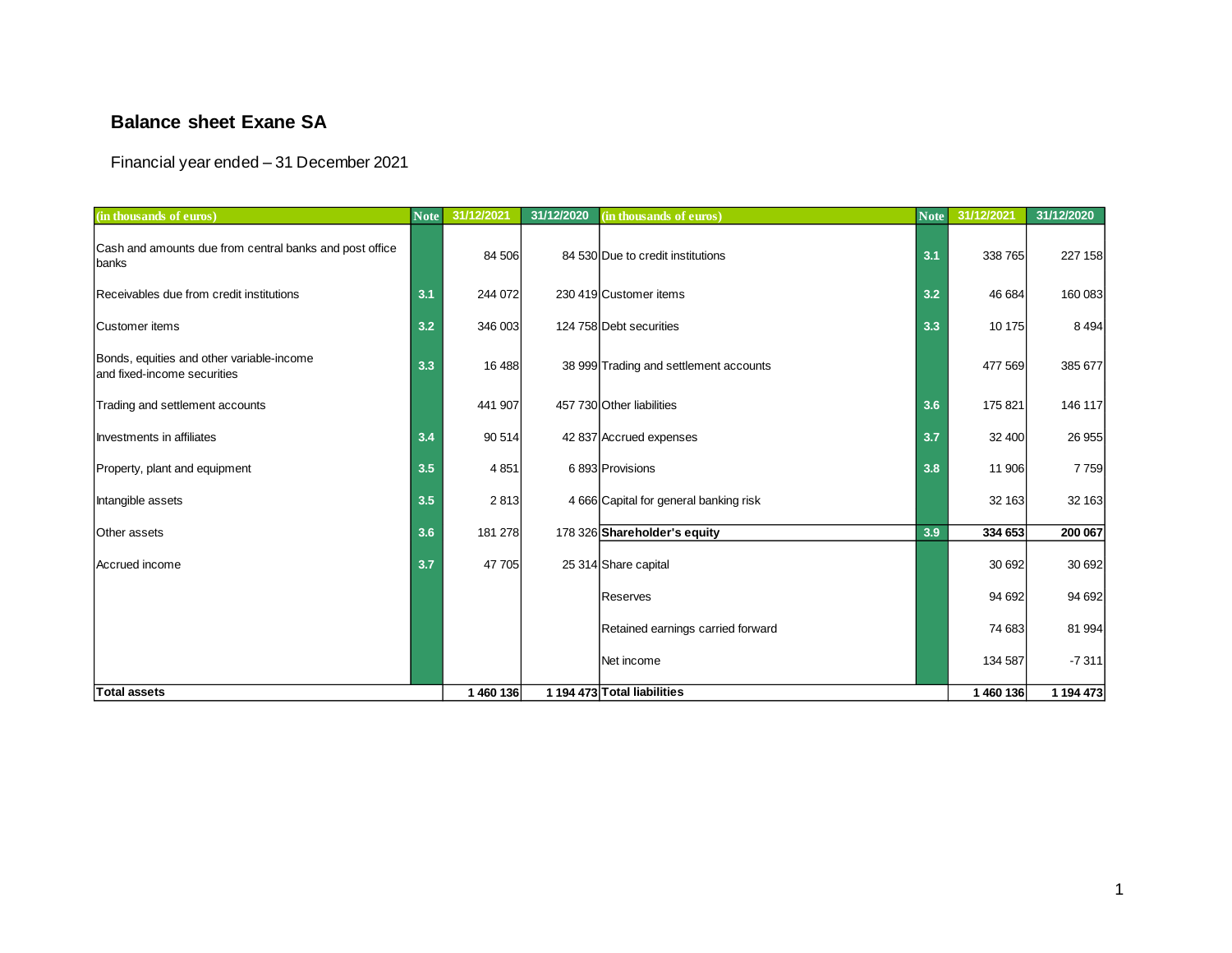## **Profit and loss account Exane SA**

For the period from 1 January to 31 December 2021

# **PROFIT AND LOSS ACCOUNT - EXANE SA - 31/12/2021**

# (in thousands of euros)

| (in thousands of euros)                                                                              | <b>Note</b> | 31/12/2021 | 31/12/2020 |
|------------------------------------------------------------------------------------------------------|-------------|------------|------------|
| Interest income                                                                                      | 5.1         | 4 2 3 1    | 5703       |
| Interest expense                                                                                     | 5.1         | $-3965$    | $-4732$    |
| Income earned on variable-income securities                                                          | 5.2         | 27 153     | 8889       |
| Commission income                                                                                    | 5.3         | 211 260    | 181 032    |
| Commission expense                                                                                   | 5.3         | $-44916$   | $-41848$   |
| Gain or loss on trading portfolio transactions                                                       | 5.4         | 19 857     | 12 130     |
| Gain or loss on investment portfolio transactions                                                    | 5.5         | 8 2 6 7    | $-3270$    |
| Other operating income                                                                               | 5.6         | 82 114     | 81 758     |
| Other operating expense                                                                              | 5.6         |            |            |
| Revenues                                                                                             |             | 304 001    | 239 661    |
| Operating expense                                                                                    | 5.7         | $-205658$  | $-175817$  |
| Depreciation, amortisation and impairment of<br>property, plant and equipment, and intangible assets |             | $-5058$    | $-4313$    |
| <b>Gross operating income</b>                                                                        |             | 93 285     | 59 531     |
| Gain / loss on non-current assets                                                                    | 5.8         | 59 414     | $-53867$   |
| Pre-tax income                                                                                       |             | 152 699    | 5 6 64     |
| Corporate income tax                                                                                 | 5.9         | $-18113$   | $-12975$   |
| Net Income                                                                                           |             | 134 587    | $-7311$    |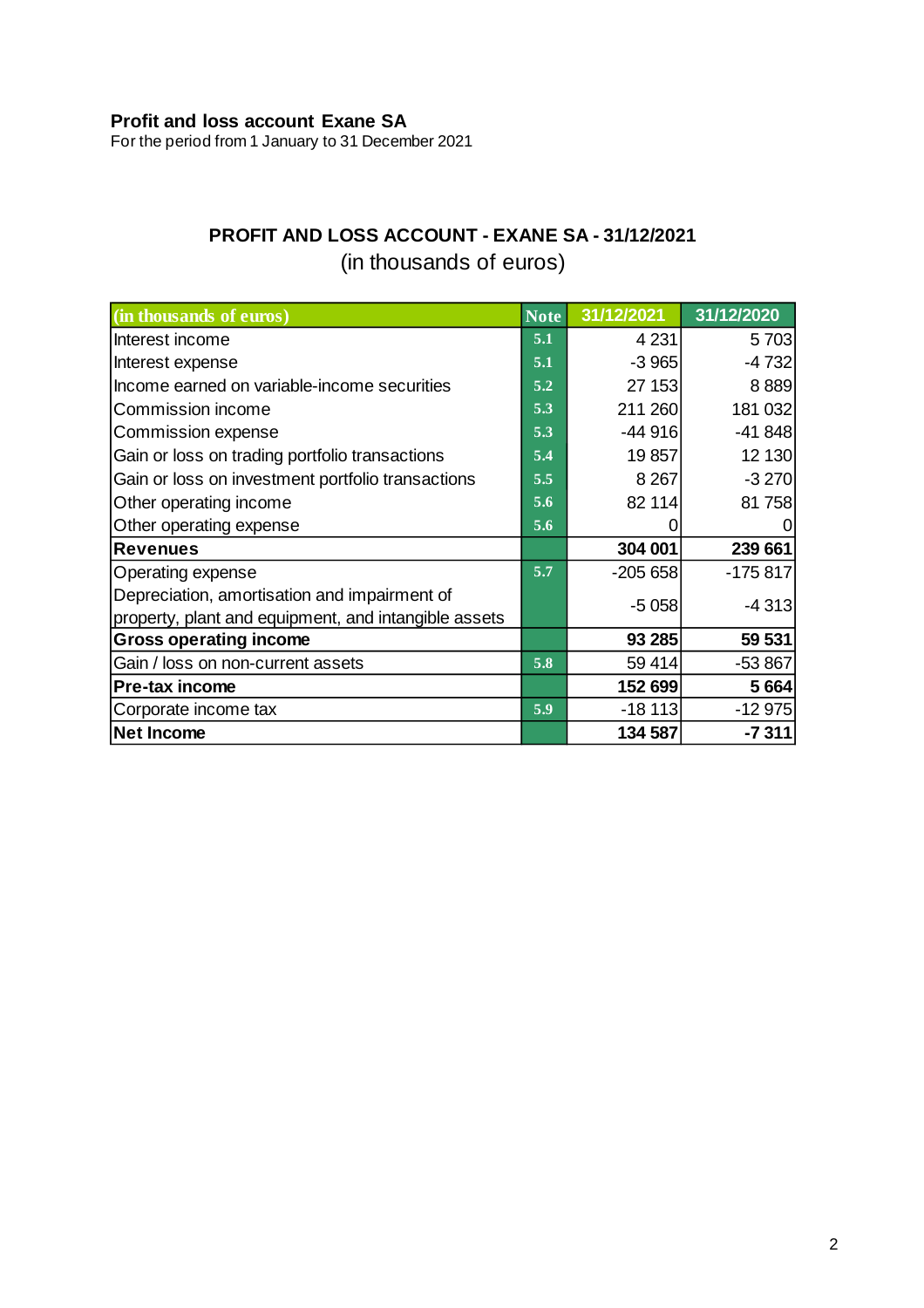## **Off-balance sheet Exane SA**

Financial year ended – 31 December 2021

| (in thousands of euros)                                     | <b>Note</b> | 31/12/21  | 31/12/20  |
|-------------------------------------------------------------|-------------|-----------|-----------|
| <b>COMMITMENTS GIVEN</b><br>Guarantee commitments           | 4.1         | 2 011 704 |           |
| <b>COMMITMENTS RECEIVED</b><br><b>Financing commitments</b> | 4.2         | 1 146 696 | 1 240 353 |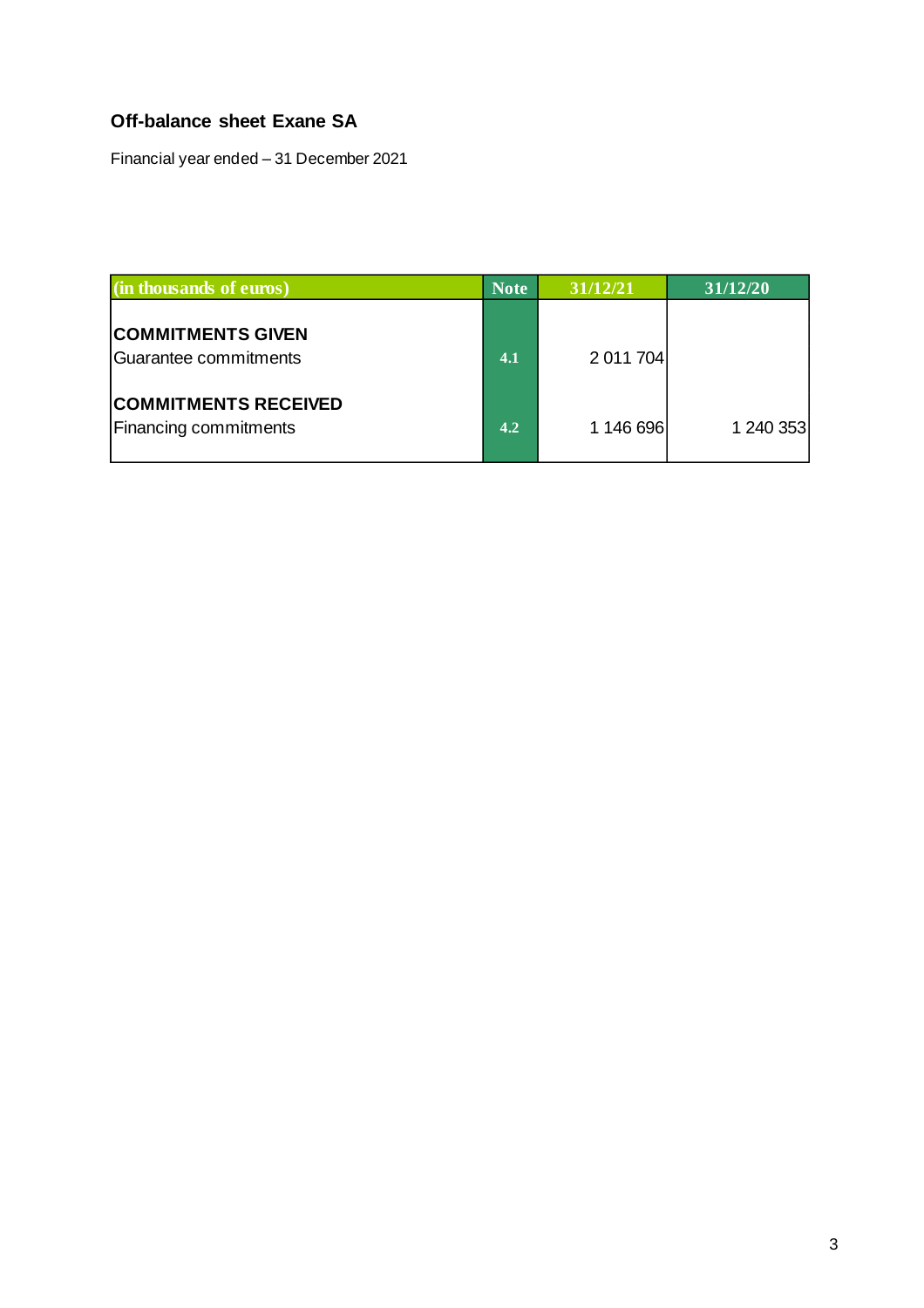# **EXANE SA**

## **Notes to Accounting Documents**

## For the period from 1 January to 31 December 2021

## **1. Profile**

Exane SA is an investment company authorised and supervised in France by the "Autorité de Contrôle Prudentiel et de Résolution", the French supervisory authority for credit institutions and investment firms. Exane SA provides all investment services in accordance with Book III of the General Regulation of the "Autorité des Marchés Financiers", the French financial markets regulatory body.

Exane SA mainly carries out securities intermediation activities for institutional clients.

#### **Evolution of the firm in 2021**

A Memorandum of Understanding granting exclusivity regarding the negotiation of the sale of Verner Investissements shares to BNP Paribas (Exane's controlling holding company) was signed s in March 2021. The deed of sale was signed on April 24, 2021 and the transaction was completed after satisfaction of the conditions precedent set out in the Share Purchase Agreement on July 13, 2021. Since July 13, 2021, the BNP Paribas Group owns 100% of Verner Investissements, the controlling holding company of the Exane Group.

A Memorandum of Understanding granting exclusivity regarding the sale of Ellipsis Asset Management was signed in July 2021. The transaction will be completed after satisfaction of the condition precedents set out in the Share Purchase Agreement.

In the second half of 2021, the Group ceased to control Exane Asset Management, in particular with regard to the rights it holds within its corporate bodies, and partially withdrew from its capital.

#### **Post -closing events**

The crisis in Ukraine occurred in 2022. It has no effect on the accounts as of 31 December 2021. The Group will follow its evolution with attention.

## **2. Accounting principles and methods**

The financial statements have been prepared in accordance with accounting standards applicable to credit institutions as defined by French regulation ANC n°2014-07 of 26 November 2014.

#### **2.1. Receivables and debts due from / to credit and financial institutions**

This item includes both account balances held with French and foreign correspondent entities (credit and financial institutions, stockbrokers, and custodians) resulting from cash flows and cash lending/borrowing, and receivables and debts representing the value of securities borrowed or lent against cash.

## **2.2. Security transactions and other forward and options contracts**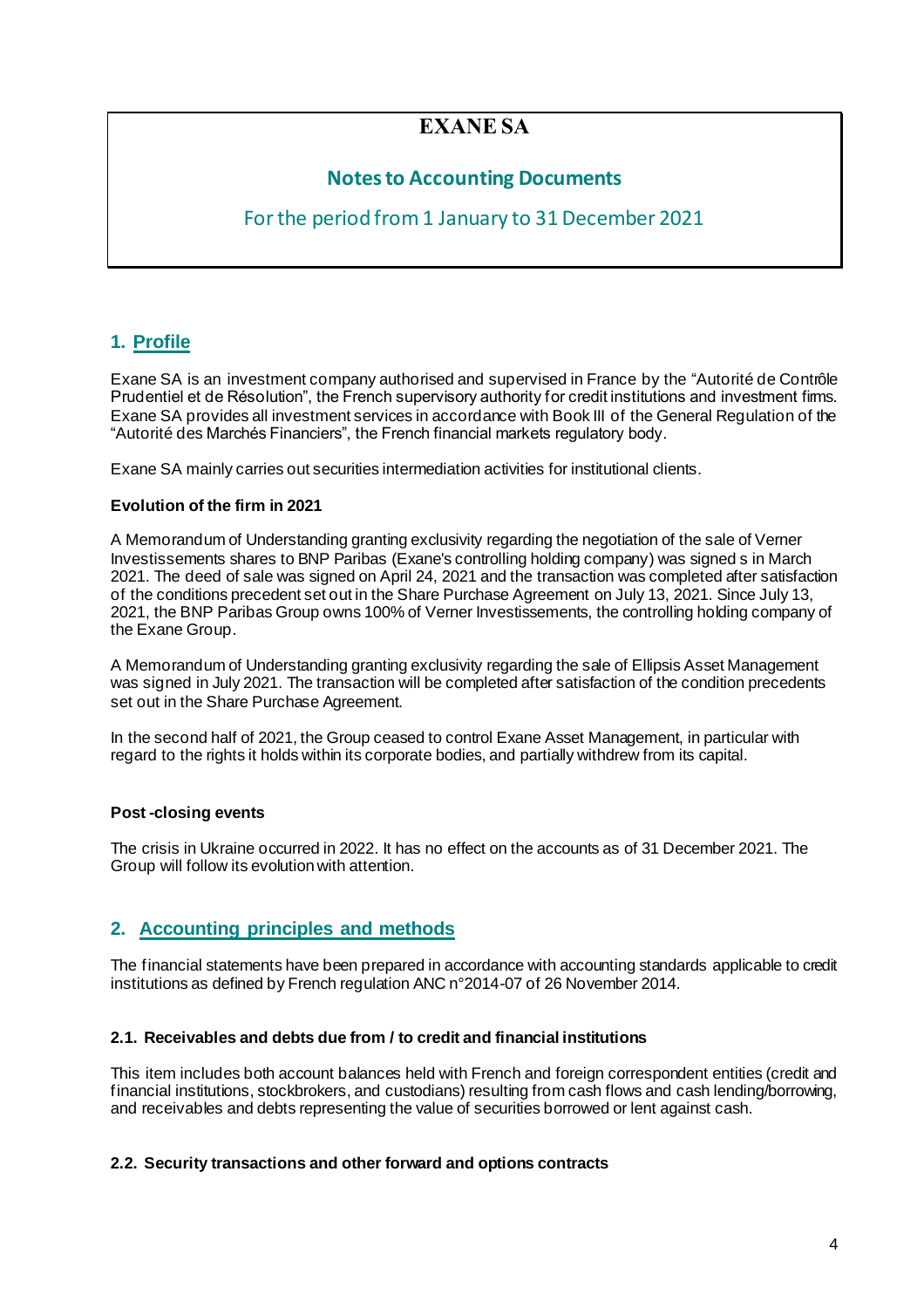#### **2.2.1. Security transactions**

#### ▲ **Trading securities**

Cash equities, UCITS shares and other variable and fixed income securities belonging to the security trading portfolio are valued at the last known quoted price for securities traded on an active and liquid market at the balance sheet date, or in the absence of such a market, at a price calculated by the Risk Management Department using an internal valuation model. Measurement adjustments are recognised in the profit and loss account under revaluation expense/income.

#### ▲ **Investment securities**

Investment securities in the investment securities portfolio are recorded at acquisition cost. An impairment loss is recognised against the fair value of these securities whenever it falls below book value at balance sheet date.

#### ▲ **Securities lending / borrowing transactions against cash (repurchase agreements)**

Securities lent against cash remain on the balance sheet.

Securities borrowed against cash are not recorded as assets on the balance sheet.

However, the cash related to securities lent or borrowed is recorded under "Deposits paid or received on securities lent/borrowed" within the item "Receivables and debts due from/to credit and financial institutions". Receivables and debts are not revalued at the balance sheet date.

#### ▲ **Security-backed lending / borrowing**

Borrowed securities collateralised by other securities are recorded on the balance sheet under "Shares and other variable-income securities". The corresponding debt is recorded as a liability under "Debts on security borrowing". Borrowed securities and debts on security borrowing are marked to market.

#### ▲ **Equity interests**

Equity interests consist mainly of shareholdings in companies over whose decision-making body Exane SA has a significant influence. These interests are recorded at acquisition cost.

#### **2.2.2. Other financial instruments**

#### ▲ **Options**

*•* Organised markets

Call or put premiums on options bought or sold on organised markets are recorded separately in assets and liabilities on the balance sheet. At each balance sheet date, these instruments are measured at the last quoted price published by clearing firms or brokers. Valuation changes are recognised as income or expenses in the profit and loss account.

In order to offset the profit and loss impact of unexplained price discrepancies that may occur at market close, the difference between the last quoted price and the theoretical price of the instrument, which is calculated using an internal model and uniform market parameters for all transactions, is recorded as an unrealised gain or loss. The price is subject to formal approval by the Risk Management Department.

*•* Over-the-counter markets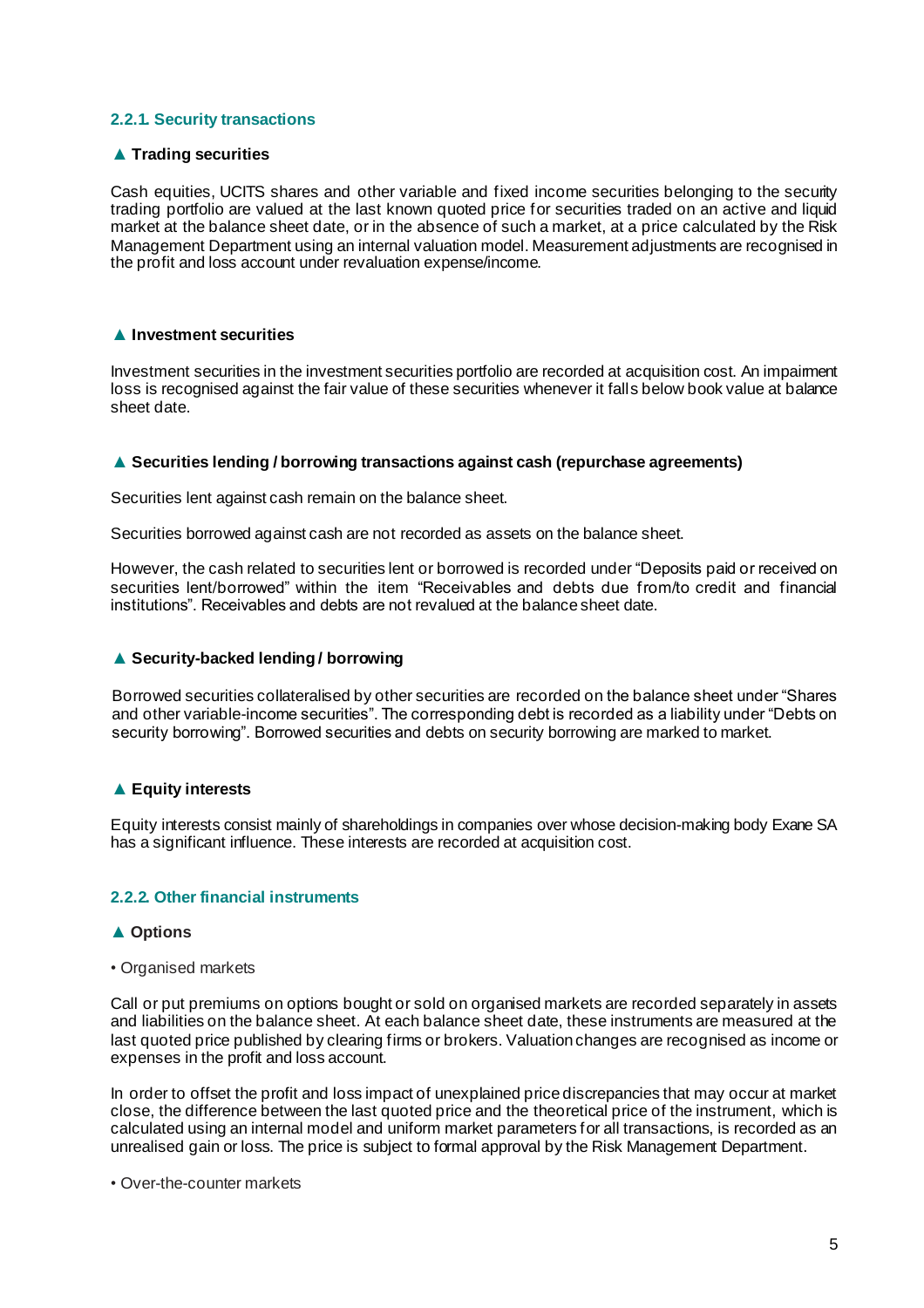Premiums on OTC options are recognised separately in assets and liabilities on the balance sheet. Changes in the value of options are recorded directly in the profit and loss account.

Financial instruments are priced based on internal models in the absence of organised markets. The price is subject to formal approval by the Group's Risk Management Department.

#### ▲ **Futures and forwards**

*•* Organised markets

Positive and negative margins arising from settled or unsettled transactions carried out on futures markets are recognised in the profit and loss account.

To offset the profit and loss impact of unexplained price discrepancies that may occur at market close, the difference between the last quoted price and the theoretical price of the instrument which is calculated using an internal model and uniform market parameters for all transactions, is recorded as an unrealised gain or loss. The price is subject to formal approval by the Group's Risk Management Department.

*•* Over-the-counter markets

Financial instruments are valued by reference to internal models in the absence of organised markets. The price is subject to formal approval by the Group's Risk Management Department.

Changes in value are recognised in the profit and loss account as income or expenses, and as accrued expense or deferred income on the balance sheet.

#### **2.2.3. Valuation policy and control**

The main parameters used for the valuation policy are:

- underlying quotation
- interest rates
- volatility
- dividends estimation
- correlation

The Group's Risk Management Department verifies these parameters against the valuation of listed products on an organised market. It may also verify the consistency of the valuation against OTC values of similar derivatives. The Group Risk Management Department will also check the relevance of internal models used. All of these controls are governed by the banking regulations applicable to the Group.

#### **2.3. Trading and settlement accounts**

Accounts payable and receivable on cash equity market transactions are primarily composed of trading and settlement accounts that record, in euros and at the acquisition price, securities transactions on behalf of brokers, financial institutions or banks, for which settlement remains outstanding.

Purchase and sale accounts used to record euro-denominated transactions with the same counterparty, as well as current accounts, are offset. Purchase and sale accounts used to record foreign currencydenominated transactions with the same counterparty are offset separately.

These accounts are also used to record outstanding coupon/dividend payments with the same counterparties.

#### **2.4. Investments in affiliates**

This item comprises shares and other variable-income securities held in affiliated companies.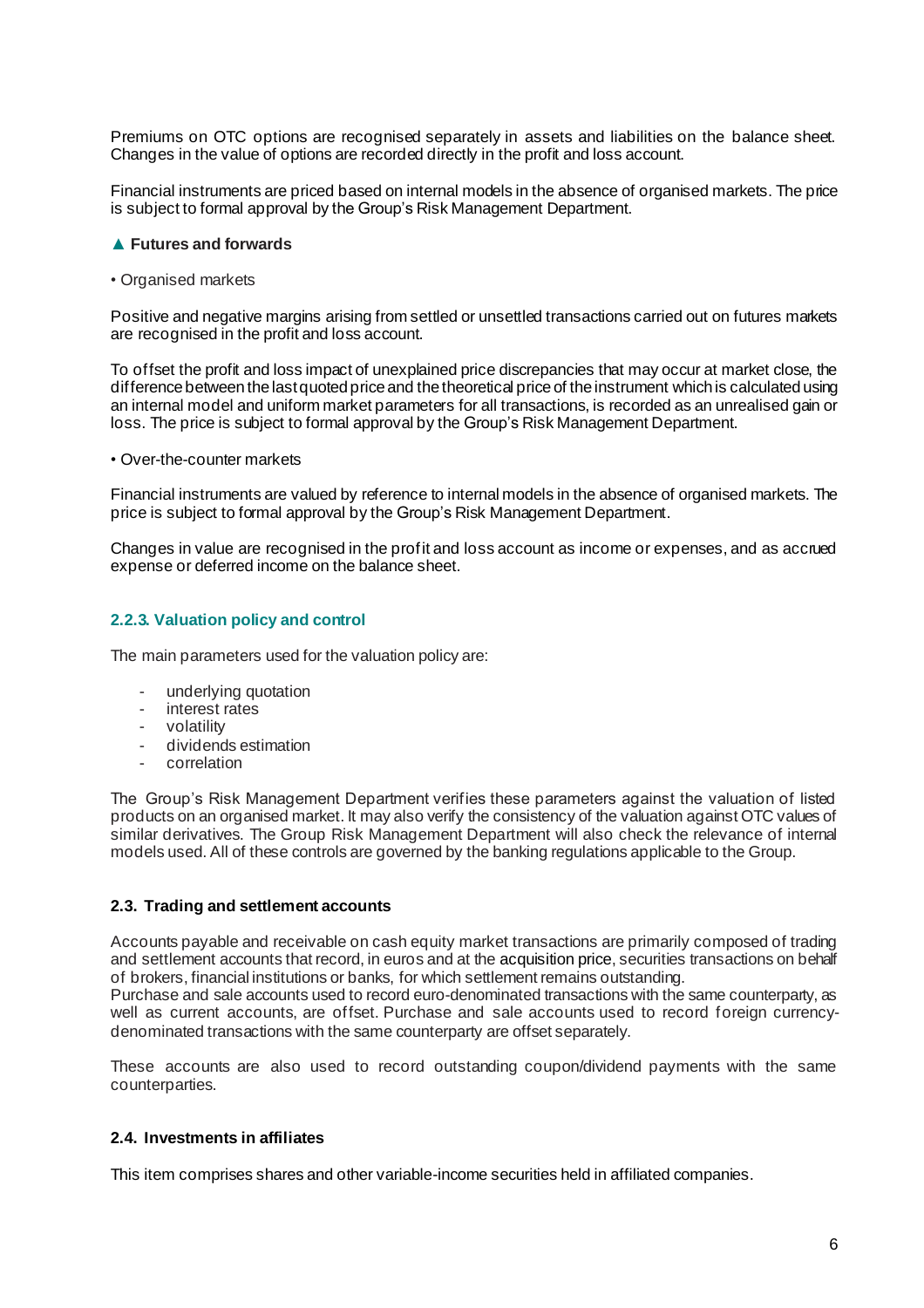Securities are recorded at acquisition cost less, where necessary, a provision for impairment calculated by reference to the value of net book assets or their value in use.

Investments in foreign currencies are converted into euros at the historical exchange rate.

#### **2.5. Property, plant, equipment and intangible assets**

Costs arising from the acquisition of tangible and intangible assets are amortised on the basis of their estimated useful life in the company.

The table below shows the different amortisation methods applied by Exane SA as well as the useful life of the assets at 31 December 2021:

| <b>Type of assets</b> | <b>Provisions for impairment - Type and period</b> |
|-----------------------|----------------------------------------------------|
| Software              | Straight line 3 years to 8 years                   |
| IT & electronics      | Straight line 3 years                              |
| Telephony systems     | Straight line 5 years                              |
| Office furniture      | Straight line 5 years / lease term                 |
| Fixtures              | Straight line 5 years / lease term                 |

#### **2.6. Recognition of income and expenses**

Income and expenses are recorded when they arise.

Brokerage and commissions are recorded at trade date.

Financial assets and liabilities are recognised at their fair value and any changes thereto are reflected in the profit and loss at each balance sheet date.

The total amount of compensation (immediate or deferred) is recorded in full as an expense in the financial year of attribution.

#### **2.7. Off-balance sheet**

Exane's commitments are recorded off-balance sheet at the commitment value. Off-balance sheet entries reflect rights and obligations that may have an impact on the amount or substance of net assets.

Off-balance sheet commitments comprise commitments given and commitments received, and relate to:

- financial commitments given to or received from credit institutions or clients,

- guarantee commitments including sureties, endorsements and other guarantees requested by credit institutions or clients or received from credit institutions,

- commitments on securities which are mainly securities to be received and/or to be delivered.

The off-balance sheet value for financial instrument commitments is determined as follows:

- for futures and forward options: the off-balance sheet commitment is valued at the option's strike price or for credit default swaps at the notional amount,

- for exchange-traded transactions on forward financial instruments: the notional amount is shown off-balance sheet for futures and swaps.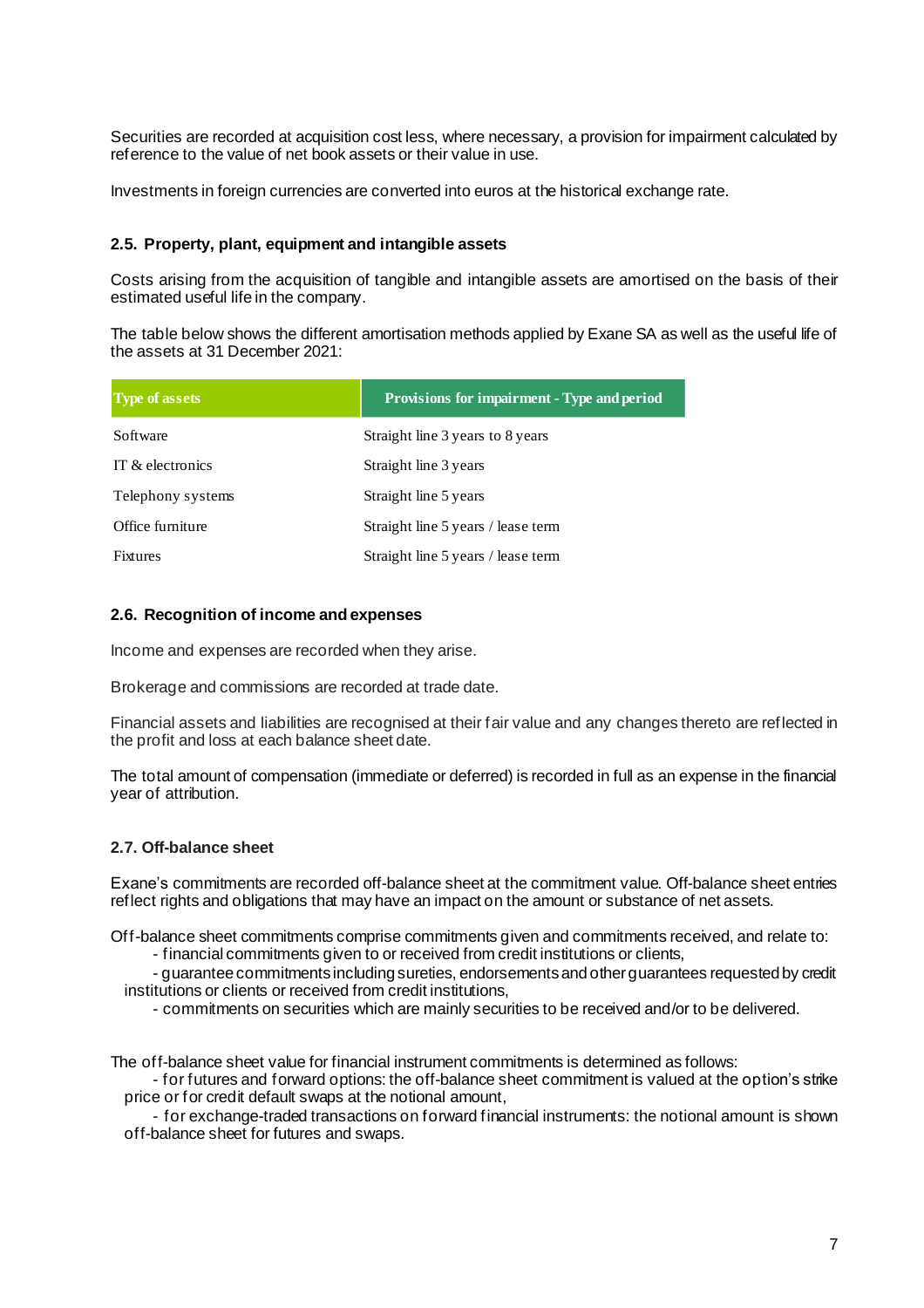## **3. Notes to the balance sheet**

#### **3.1. Receivables and debts due from credit institutions**

| (in thousands of euros)               | 31/12/21 | 31/12/20 |  |
|---------------------------------------|----------|----------|--|
| Deposits paid on security borrowing   | 153 375  | 98 359   |  |
| Short term loans                      | 43 940   | 47 066   |  |
| Demand accounts                       | 46 756   |          |  |
| <b>Total assets</b>                   | 244 072  | 230 419  |  |
| Deposits received on security lending | 180      | 230      |  |
| Long term borrowing                   | 332 391  | 197641   |  |
| Demand accounts                       | 6 1 9 4  | 29 287   |  |
| <b>Total liabilities</b>              | 338 765  | 227 158  |  |

The items "Deposits paid and received on securities lent/borrowed" correspond to securities given/received in repurchase agreements and the maturity is less than one year.

The breakdown of debts and receivable due from credit institutions over the remaining term to maturity at 31 December 2021 is as follows:

| (in thousands of euros)                               | Overnight (excluded) to<br>1 month | Over 5 years | <b>Total</b> |
|-------------------------------------------------------|------------------------------------|--------------|--------------|
| 31 December 2020                                      |                                    |              |              |
| Loans and receivables due from/to credit institutions | 230419                             |              | 230419       |
| Debts due to credit institutions                      | 29.517                             | 197 641      | 227 158      |
| 31 December 2021                                      |                                    |              |              |
| Loans and receivables due from/to credit institutions | 244 072                            |              | 244 072      |
| Debts due to credit institutions                      | 6375                               | 332391       | 338765       |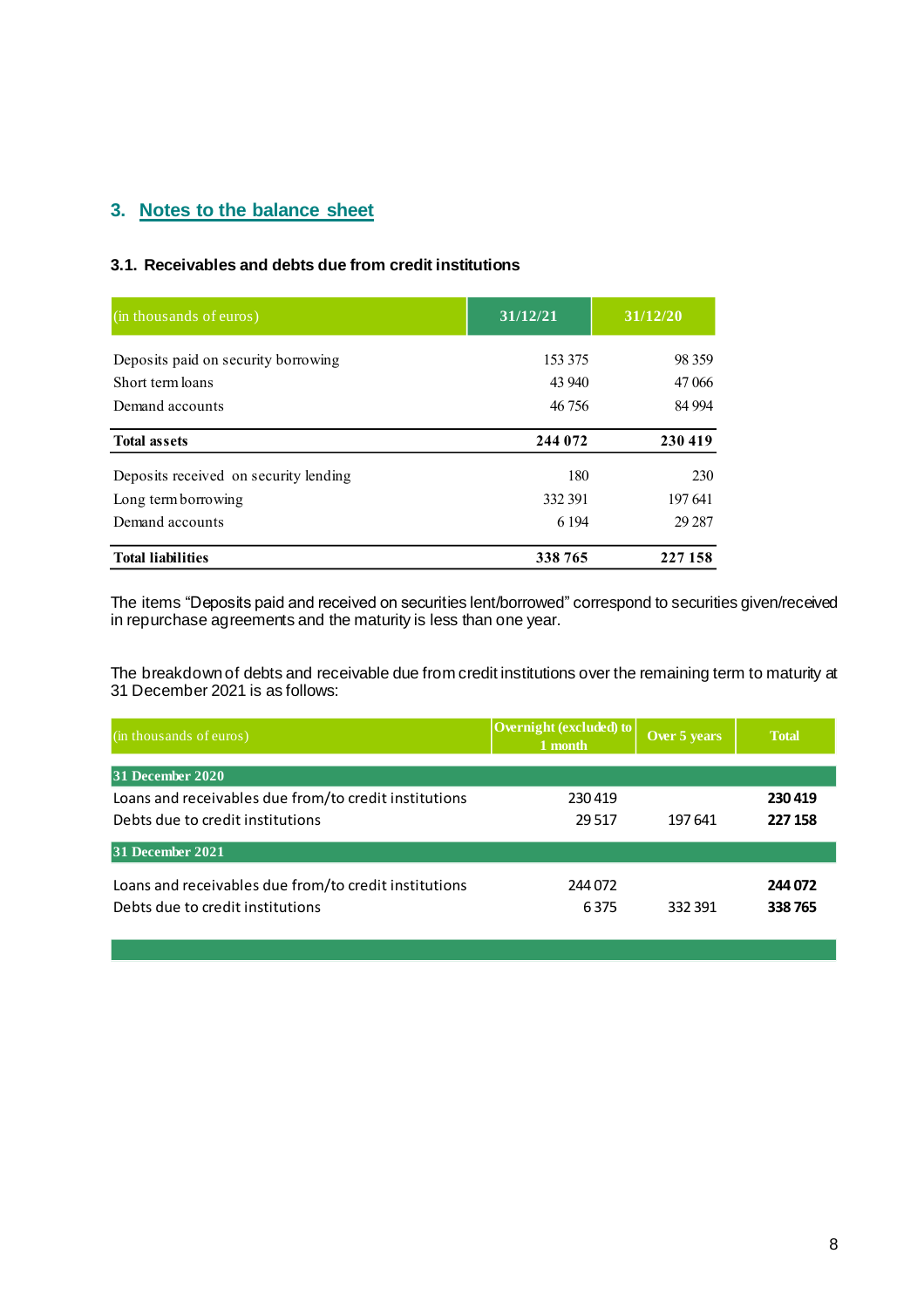## **3.2. Customer items**

| (in thousands of euros)  | 31/12/21 | 31/12/20 |  |
|--------------------------|----------|----------|--|
| Accounts receivable      | 346 003  | 124 758  |  |
| <b>Total assets</b>      | 346 003  | 124 758  |  |
| Accounts payable         | 46 684   | 160 083  |  |
| <b>Total liabilities</b> | 46 684   |          |  |

Customer items correspond to current accounts opened between Exane SA and the Group's various subsidiaries. The maturity of debts and receivables is less than one year.

#### **3.3. Equities and other variable-income securities / debt securities**

| (in thousands of euros)                         | 31/12/21   | 31/12/20 |  |
|-------------------------------------------------|------------|----------|--|
| Trading portfolio (1)                           | 16389      | 21 4 9 6 |  |
| - Equities and other variable-income securities | 16 3 89    | 21 4 9 6 |  |
| Investment portfolio (2)                        | <b>100</b> | 17 503   |  |
| <b>Total assets</b>                             | 16488      | 38 999   |  |
| Short Selling (3)                               | 10 175     | 8494     |  |
| - Equities and other variable-income securities | 10 175     | 8494     |  |
| <b>Total liabilities</b>                        | 10 175     | 8494     |  |

(1) Securities are MTM-valued and disclosed here net of valuation adjustments.

(2) This portfolio was sold to an external fund.

| (in thousands of euros)    | 31/12/21 | 31/12/20 |
|----------------------------|----------|----------|
| Acquisition cost           | 100      | 17 503   |
| Total investment portfolio | 100      | 17 503   |
| Unrealised capital loss    | O        | 7 548    |

(3) Including short positions recorded in Exane's proprietary trading book. Securities are MTM-valued and disclosed here net of valuation adjustments.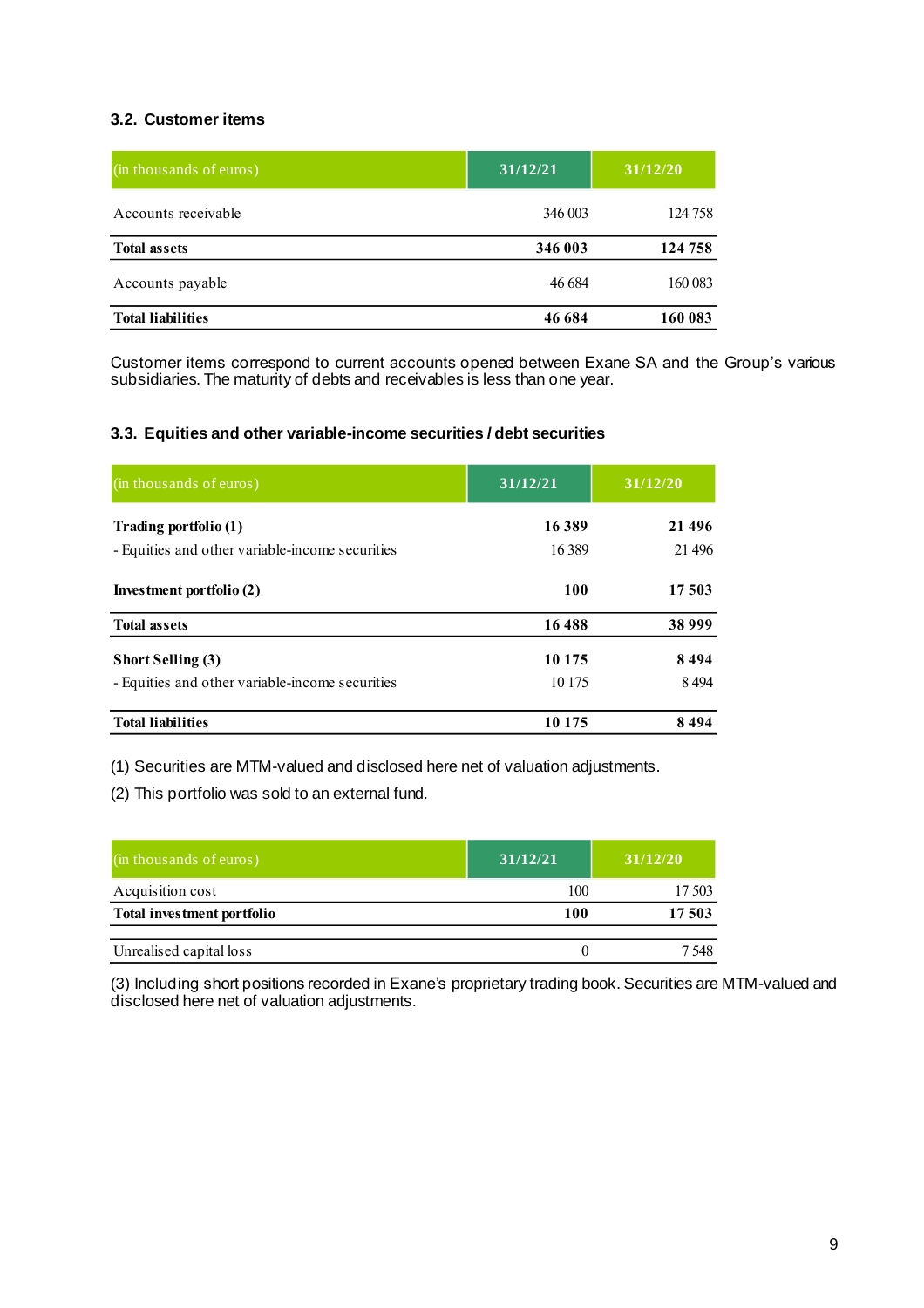## **3.4. Investments in affiliates and unaffiliated companies**

| (in thousands of euros)                     | <b>Legal status</b>             | Shareholders'<br>equity | $2021$ income | 31/12/20 | Acquisitions /<br>Creation/<br>Merger | <b>Depreciation</b> | 31/12/21 |
|---------------------------------------------|---------------------------------|-------------------------|---------------|----------|---------------------------------------|---------------------|----------|
| <b>Fully integrated French subsidiaries</b> |                                 |                         |               |          |                                       |                     |          |
| Exane Finance                               | French SA-stock corporation     | 5897                    | -9            | 5 5 0 4  |                                       |                     | 5 5 0 4  |
| Exane Derivatives Gérance                   | French SA-stock corporation     | 307                     |               | 34       |                                       |                     | 34       |
| Exane Derivatives                           | French SNC -General partnership | 62 287                  | 46 9 37       | 15 350   |                                       | 46 937              | 62 287   |
| <b>Exane Participations</b>                 | French SNC -General partnership |                         |               |          |                                       |                     |          |
| Ellipsis Asset Management                   | French SA-stock corporation     | 6629                    | 771           | 8516     |                                       |                     | 8516     |
| Exane Solutions Luxembourg                  | Luxembourg SA-stock corporation | 969                     | 949           | 30       |                                       |                     | 30       |
| French subsidiaries held at 71%             |                                 |                         |               |          |                                       |                     |          |
| Exane Asset Management                      | French SAS                      | 62 773                  | 18721         | 7428     | 604                                   |                     | 8031     |
| Fully integrated foreign subsidiaries       |                                 |                         |               |          |                                       |                     |          |
| Exane Incorporated                          | Incorporation                   | 21 1 15                 | 3 2 0 3       | 4 3 4 6  |                                       |                     | 4 3 4 6  |
| Other long-term securities                  |                                 |                         |               | 1630     | 136                                   |                     | 1766     |
| <b>Total assets</b>                         |                                 | 159 978                 | 70 571        | 42837    | 740                                   | 46937               | 90 514   |

## **3.5. Property, plant, equipment and intangible assets**

|                                                        |                    | 31/12/21                              |           |                  |  |
|--------------------------------------------------------|--------------------|---------------------------------------|-----------|------------------|--|
| (in thousands of euros)                                | <b>Gross value</b> | <b>Amortisation</b><br>and provisions | Net value | <b>Net value</b> |  |
| IT and electronics                                     | 23 607             | 22 783                                | 824       | 1 2 7 4          |  |
| Furniture, fixtures and telephony systems              | 26 442             | 22,415                                | 4 0 27    | 5619             |  |
| Total property, plant and equipment                    | 50 049             | 45 198                                | 4851      | 6893             |  |
| Software                                               | 24 507             | 21 770                                | 2 7 3 7   | 4 5 9 0          |  |
| Other intangible assets                                | 2087               | 2010                                  | 77        | 77               |  |
| <b>Total intangible assets</b>                         | 26 594             | 23 780                                | 2813      | 4666             |  |
| Total property, plant, equipment and intangible assets | 76 642             | 68978                                 | 7664      | 11 559           |  |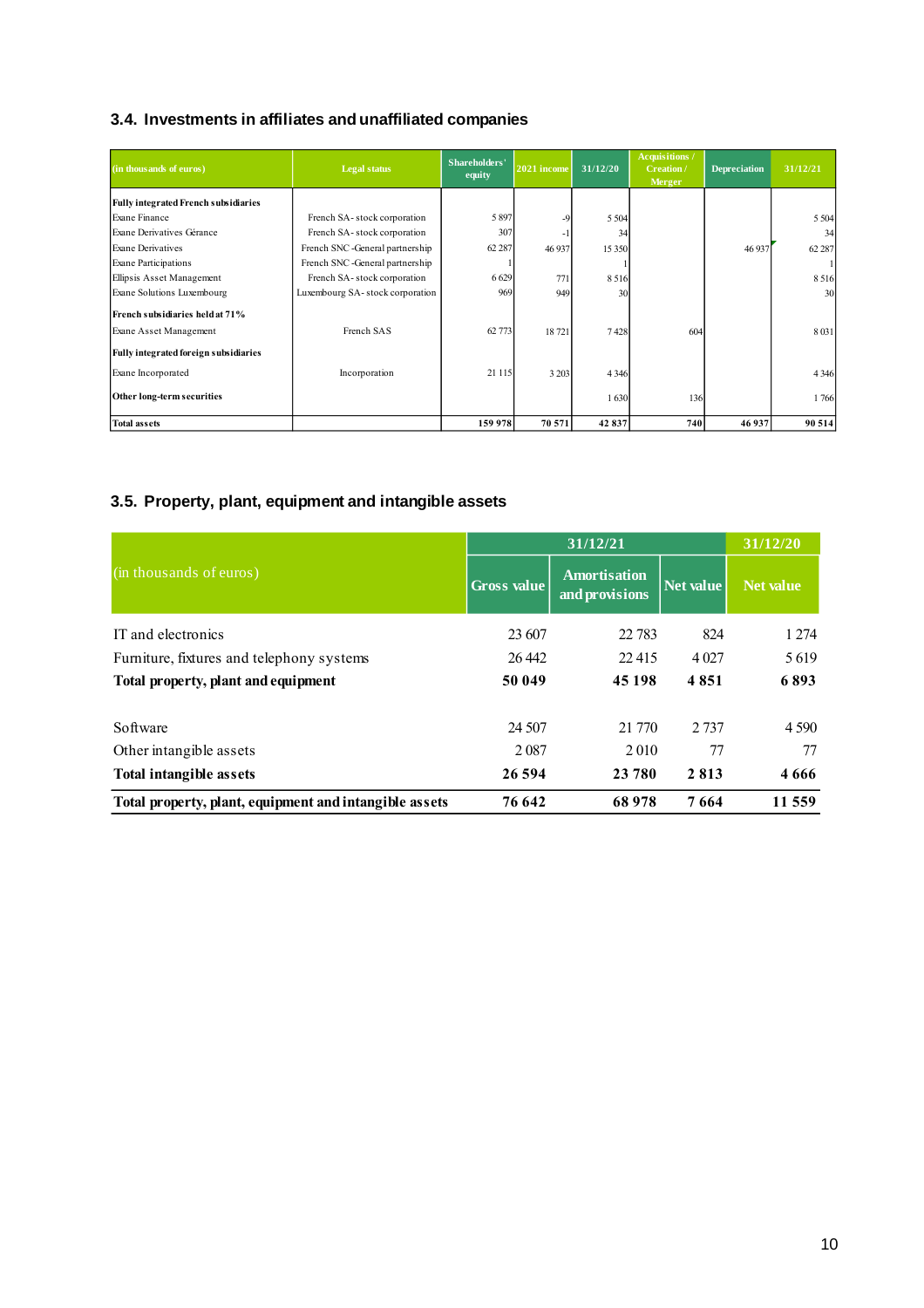## **3.6. Other assets and liabilities**

| (in thousands of euros)  | 31/12/21 | 31/12/20 |
|--------------------------|----------|----------|
| Collaterals (1)          | 92 639   | 114 540  |
| <b>Tax assets</b>        | 462      | 54       |
| Deposits and guarantees  | 10978    | 6 5 21   |
| Accrued commissions (2)  | 50 344   | 28 401   |
| Other assets $(3)$       | 26 855   | 28 8 10  |
| <b>Total assets</b>      | 181 278  | 178 326  |
| Social liabilities       | 128 049  | 113 595  |
| Tax liabilities          | 31 590   | 18 608   |
| Suppliers                | 169      | 522      |
| Other liabilities (4)    | 16 013   | 13 3 9 2 |
| <b>Total liabilities</b> | 175821   | 146 117  |

(1) Collaterals are mainly security deposits with clearing houses and third parties.

(2) Accrued commissions consists mainly of commissions on primary market transactions.

(3) Other assets are mainly securities transactions receivables, coupons, dividends and withholding taxes.

(4) Other liabilities are mainly securities transactions taxes (French Financial Transactions taxes) of € 10 million and share brokerage commission of € 3.2 million.

#### **3.7. Net accrued income and expenses**

| (in thousands of euros)           | 31/12/21 | 31/12/20 |
|-----------------------------------|----------|----------|
| Debtor adjustments accounts (5)   | 950      | 5950     |
| Accrued income $(6)$              | 39 31 6  | 16 045   |
| Prepaid expenses                  | 7438     | 3 3 1 9  |
| <b>Total assets</b>               | 47 705   | 25 3 14  |
| Creditor adjustments accounts (5) | 6 2 3 5  | 4 5 2 8  |
| Accrued expenses (7)              | 25 30 5  | 21 7 22  |
| Deffered income                   | 860      | 705      |
| <b>Total liabilities</b>          | 32 400   | 26955    |

(5) The majority of adjustment accounts represent market transactions currently awaiting settlement, i.e technical, breakdown, and OTC reference accounts.

(6) Income receivables corresponds to BNPP research invoicing

(7) Accrued expenses mainly relate to general operating expenses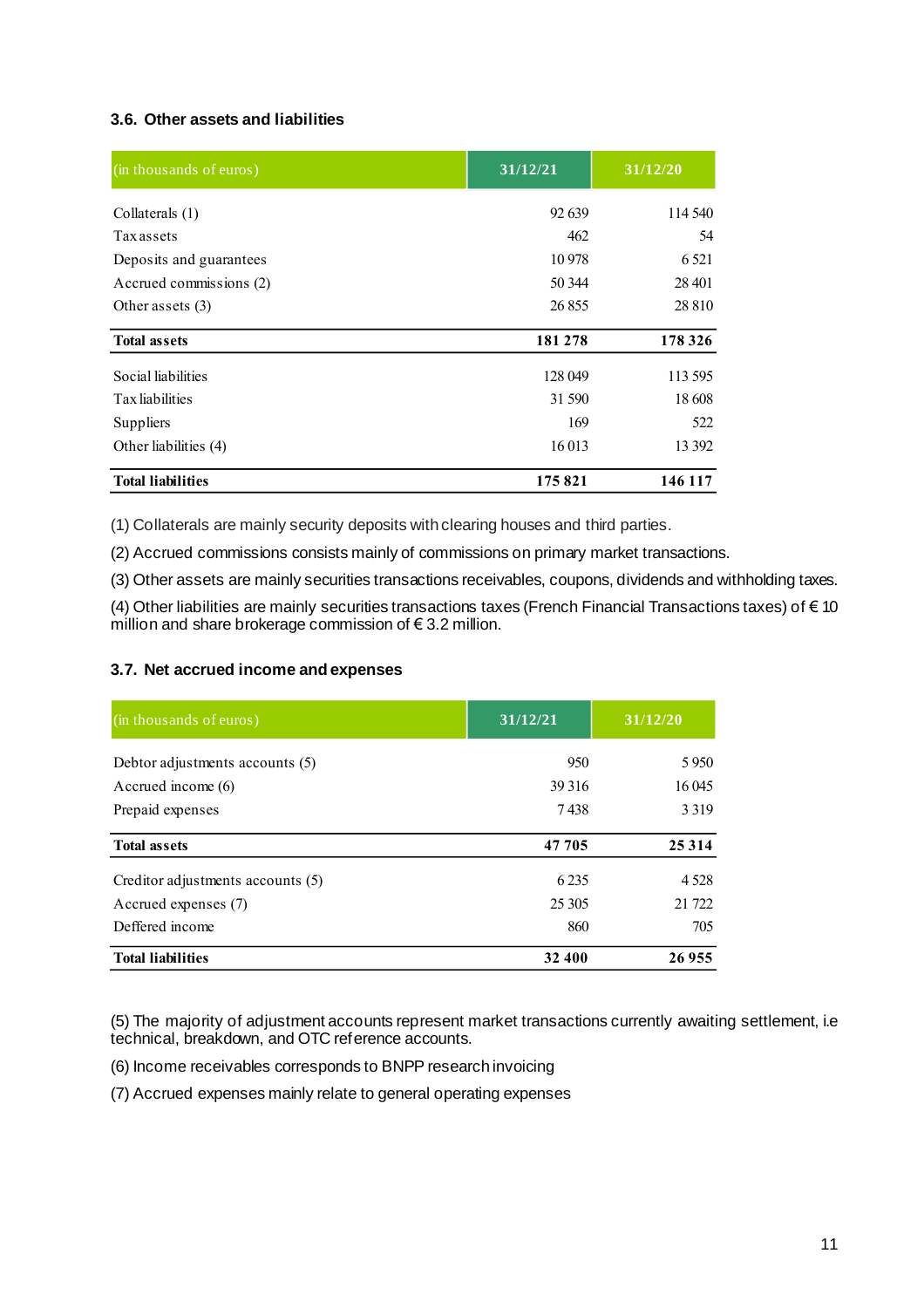#### **3.8. Provisions**

| (in thousands of euros) | 31/12/20 | <b>New</b><br><b>provisions</b> | <b>Write-off</b> | 30/06/21 |
|-------------------------|----------|---------------------------------|------------------|----------|
| <b>Provisions</b>       | 7759     | 4 4 2 6                         | 279              | -906     |

Provisions include provisions for employee benefit obligations (retirement commitments, retirement indemnities) and other long-term benefits (long-term awards), as well as other provisions relating to various other potential risks.

The amount recognised represents the best estimate of the expense needed to settle the obligation.

The commitments related to employee benefits are measured on the basis of actuarial, financial, and demographic assumptions, and probability that employees will leave before retirement age, salary inflation, and social security taxes.

The amount of the employee benefits provision is discounted at each balance sheet date.

Exane SA calculated the amount of its commitment towards its employees, present in the firm and under employment contract at 31 December 2021, with the following assumptions:

| Actuarial assumptions              | 31/12/21         | 31/12/20                          |
|------------------------------------|------------------|-----------------------------------|
| Discount rate                      | 1.00%            | 0.35%                             |
| Average rate of increase in salary | $1.25\%$ maximum | 6% maximum<br>declining with time |
| Retirement age                     | 65 years old     | 65 years old                      |
| Labour turnover rate               | $2,5%$ per year  | 8.55%<br>declining with time      |
| Employers' contributions           | 52.50%           | 52.50%                            |

## **3.9. Shareholders' equity**

| (in thousands of euros)         | 31/12/20 | Appropriation of 2020<br>income and dividend | 2021 Net income | 31/12/21 |
|---------------------------------|----------|----------------------------------------------|-----------------|----------|
|                                 |          |                                              |                 |          |
| Capital                         | 30 692   |                                              |                 | 30 692   |
| Additional paid-in capital      | 10787    |                                              |                 | 10787    |
| Legal retained earnings         | 3 0 6 9  |                                              |                 | 3 0 6 9  |
| Discretionary retained earnings | 80 836   |                                              |                 | 80 836   |
| Balance brought forward         | 81 994   | $-7311$                                      |                 | 74 683   |
| 2020 net income                 | $-7311$  | 7311                                         |                 |          |
| 2021 net income                 |          |                                              | 134 587         | 134 587  |
| <b>Total</b>                    | 200 067  | 0                                            | 134 587         | 334 653  |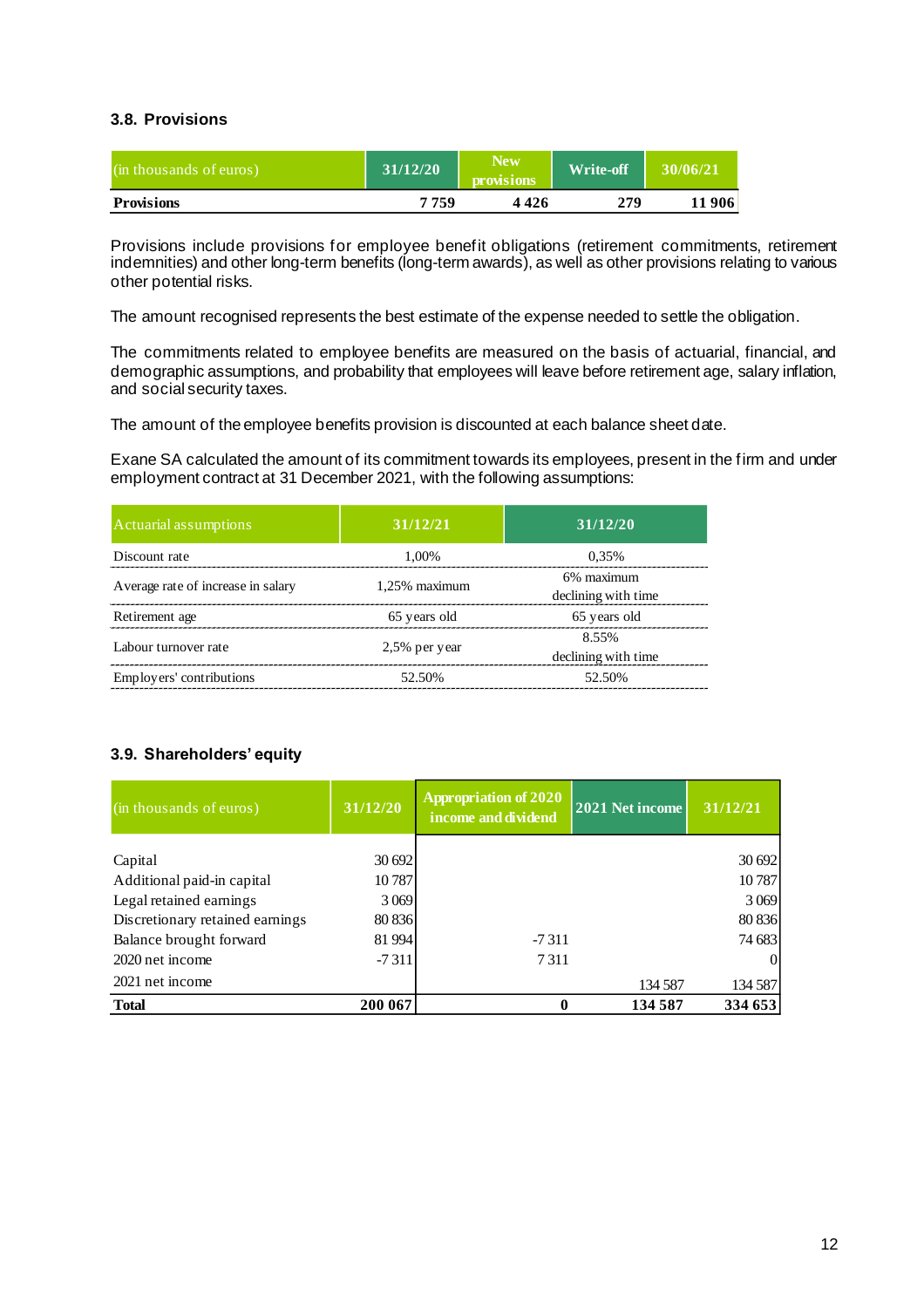Equity breaks down as follows:

|                        | 31/12/21         |              | 31/12/20                |           |
|------------------------|------------------|--------------|-------------------------|-----------|
|                        | Number of shares | $\%$ Canital | <b>Number of shares</b> | % Capital |
|                        |                  |              |                         |           |
| Verner Investissements | 180 539          | 100%         | 180 539                 | 100%      |
| Others                 |                  | 0%           |                         | 0%        |
| <b>Total</b>           | 180 540          | 100%         | 180 540                 | 100%      |

Ordinary shares have a notional value of 170 euros each.

## **4. Notes to the off-balance sheet**

#### **4.1. Guarantee commitments**

Exane Solutions was granted a performance guarantee by Exane SA to cover the commitments made to the investors in respect of its issuance activity.

## **4.2. Financing commitments**

This item mainly comprises financing commitments given in respect of credit facilities established with BNP Paribas.

## **4.3. Commitments on forward and options contracts**

The following table details Exane's commitments on forward and options contracts at 31 December 2021.

The commitments shown in the table should only be considered as indicators of the Company's activity on financial markets and are presented wholly on a nominal basis. Therefore, they do not reflect the market risks associated with these instruments.

Exane holds positions in futures markets which are managed within its own investment portfolio.

| in thousands of euros       | 31/12/2021    |             |               | 31/12/2020  |
|-----------------------------|---------------|-------------|---------------|-------------|
|                             | <b>TO TAL</b> | 0 to 1 year | <b>TO TAL</b> | 0 to 1 year |
| <b>Futures and forwards</b> | 925 167       | 925 167     | 1 409 533     | 1 409 533   |
| Organised markets           | 6930          | 6930        | 13 677        | 13 677      |
| Equity index instruments    | 6930          | 6930        | 13 677        | 13677       |
| Over-the-counter markets    | 918 237       | 918 237     | 1 395 856     | 1 395 856   |
| Equity securities swaps     | 918 237       | 918 237     |               | 1 395 856   |
| <b>Total</b>                | 925 167       | 925 167     | 1 409 533     | 1 409 533   |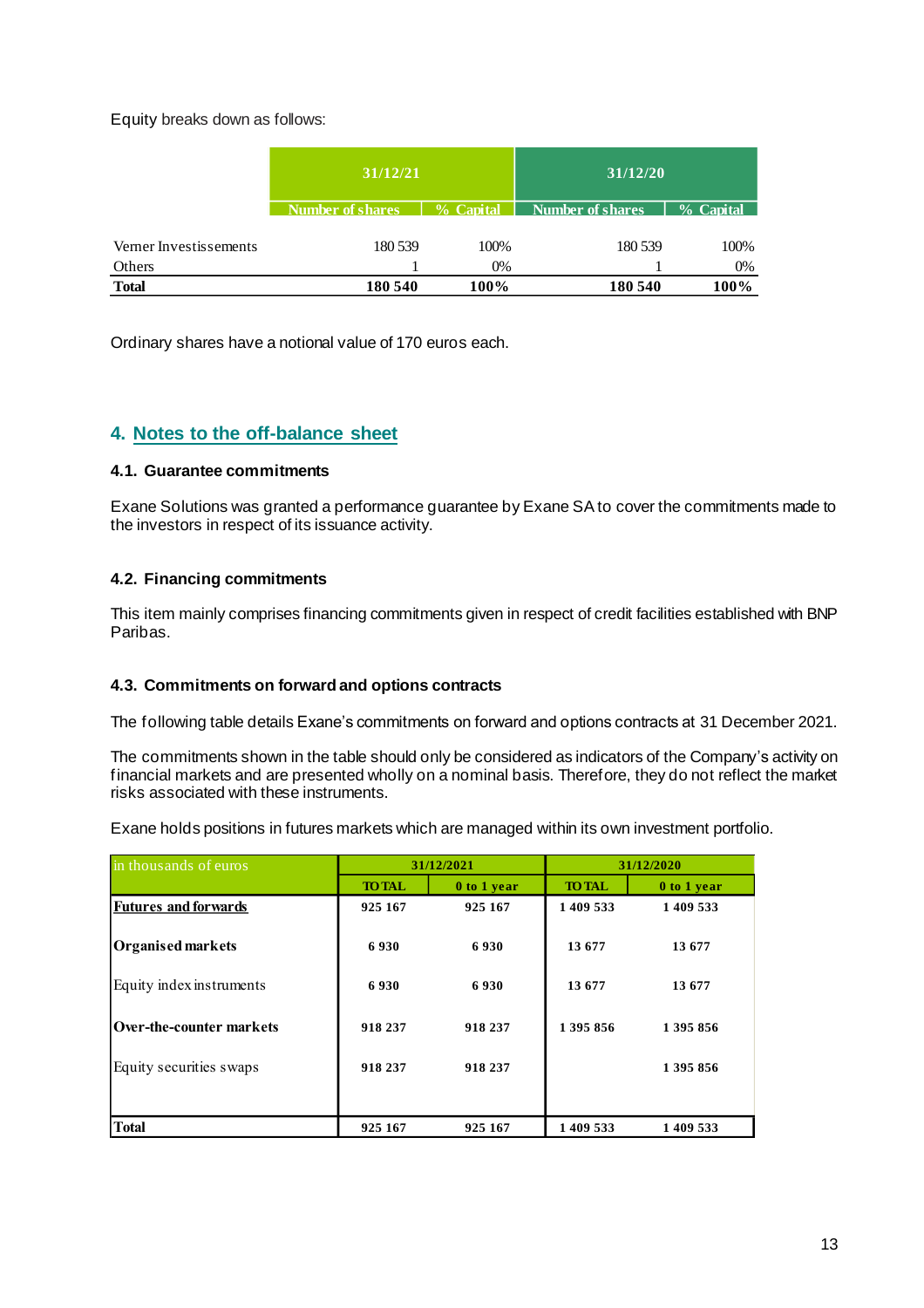#### **4.4. Commitments on securities**

There are no commitments on securities at 31 December 2021.

#### **4.5. Risk management**

#### **4.5.1. Financial risks control framework**

The Risk Management Department reports directly to the Deputy Chief Executive Officer of the Group. Its main tasks comprise:

Market risk:

- defining and measuring risk indicators,
- setting limits, monitoring overruns, managing overrun approval,
- validating pricing models,
- validating products and their description in the management system,
- validating valuation parameters,
- calculating and monitoring own funds requirements regarding market risk (based on the standard approach).

Counterparty risk:

- validating any entry into business relations with any new third party (principal, introducing broker, distributor, OTC counterparty, etc.),
- assigning an internal rating,
- monitoring commitments and limits on a daily basis,
- calculating and monitoring own funds requirements regarding counterparty risk (based on the standard approach).

Liquidity risk:

- daily monitoring of cash consumption by activities,
- defining and monitoring risk indicators,
- control of the internal buffer of liquidity and liquidity assets.

For all financial risks, the Risk Management Department reports its activities and the results of its controls to the Group Management Risk Committee, the Executive Committee and the Board of Directors.

• Market risks:

Five market risk measurement processes are carried out daily:

- a calculation of capital requirements according to the standard method defined in the banking regulations,
- a calculation based on a proprietary stress scenario model called Internal Capital Allowance  $(ICA)$ .
- a normal Value-at-Risk and a stressed Value-at-Risk each calculated on a panel of 250 scenarios of daily changes in market parameters according to the internal model,
- historic and hypothetical stress scenarios meeting the requirements of an internal model.
- a wide range of (Greek) sensitivity measures evaluated against the various market parameters.

The ICA uses the worst-case scenario for each area studied, based on sudden changes, whether simultaneous or not, in interest/exchange rates, the price of underlying assets, volatility, credit, correlations and dividends. Asset decorrelation risk is also included in these calculations.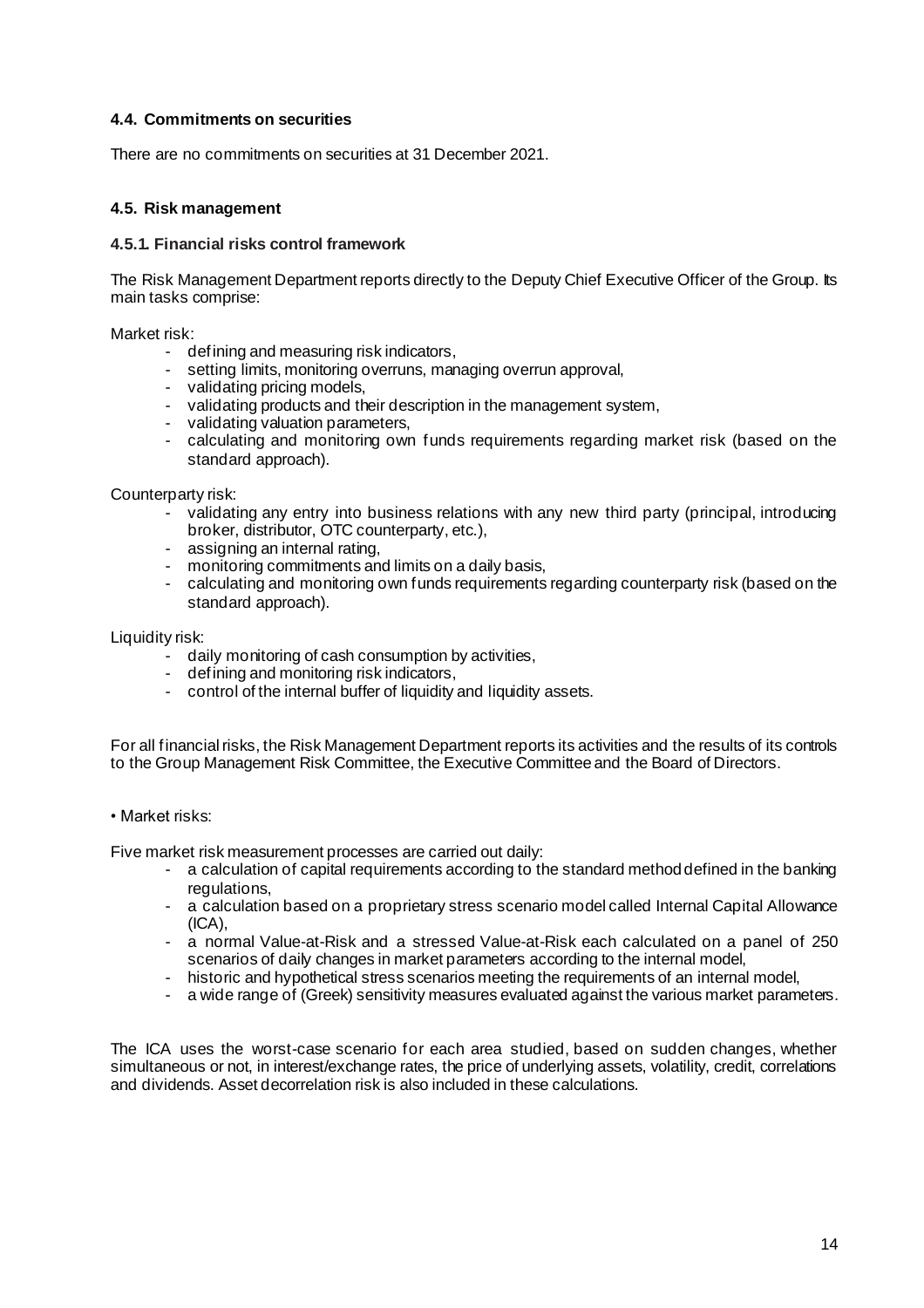• Credit / counterparty risk:

Credit risk exists with all of the Group's positions in equity instruments and debt instruments through issuer risk. These positions are subject to market risk limits.

Counterparty risk is generated by:

- OTC hedging transactions with banks,
- OTC transactions with clients with special internal agreements,
- swaps to hedge structured products which are issued by external institutions; these transactions are entered into with highly rated financial organisations,
- securities lending/borrowing related to trading and brokerage activities,
- security transaction with settlement free of payment under the facilitation activity.

Each position has an internal limit on the total exposure to issuer risk and counterparty risk. Counterparty risk comprises current and potential risk estimated using the same scenarios as those used in the ICA.

• Settlement risk:

Settlement risks arise from the Group's Cash Equities and Equity Derivatives businesses. The Risk Management Department carries out a calculation of the following risks every day:

- a specific risk over one, two and three days for a given counterparty and a given security to be settled/delivered,

- a general risk over one, two and three days calculated on all of the transactions to be settled for a given third party.

A limit is assigned with respect to the specific risk and general risk based on the internal credit rating of the third party.

• Liquidity risk:

Liquidity and refinancing risk is monitored as part of the liquidity policy approved by Management. The objective is to maintain sufficient available resources, in particular through the available part of the BNP Paribas financing line, in order to cover the business activities requirements and to deal with any liquidity crisis.

In 2018, the Group modified its regulatory approvals in order to carry out all its activities as an investment firm. Henceforth, the requirement for a regulatory buffer of liquid assets in accordance with the CRR (compliance with a LCR ratio greater than 100%) is no longer applicable to the Group.

However, the Group has a control framework governed by a liquidity risk tolerance policy in accordance with CRD IV:

- Internal liquidity buffer; liquid asset buffer equal to three months of fixed overheads and the available part of financing lines,
- Limits on cash flow indicators and cash consumption by business lines,
- Financial management committee overseeing liquidity management.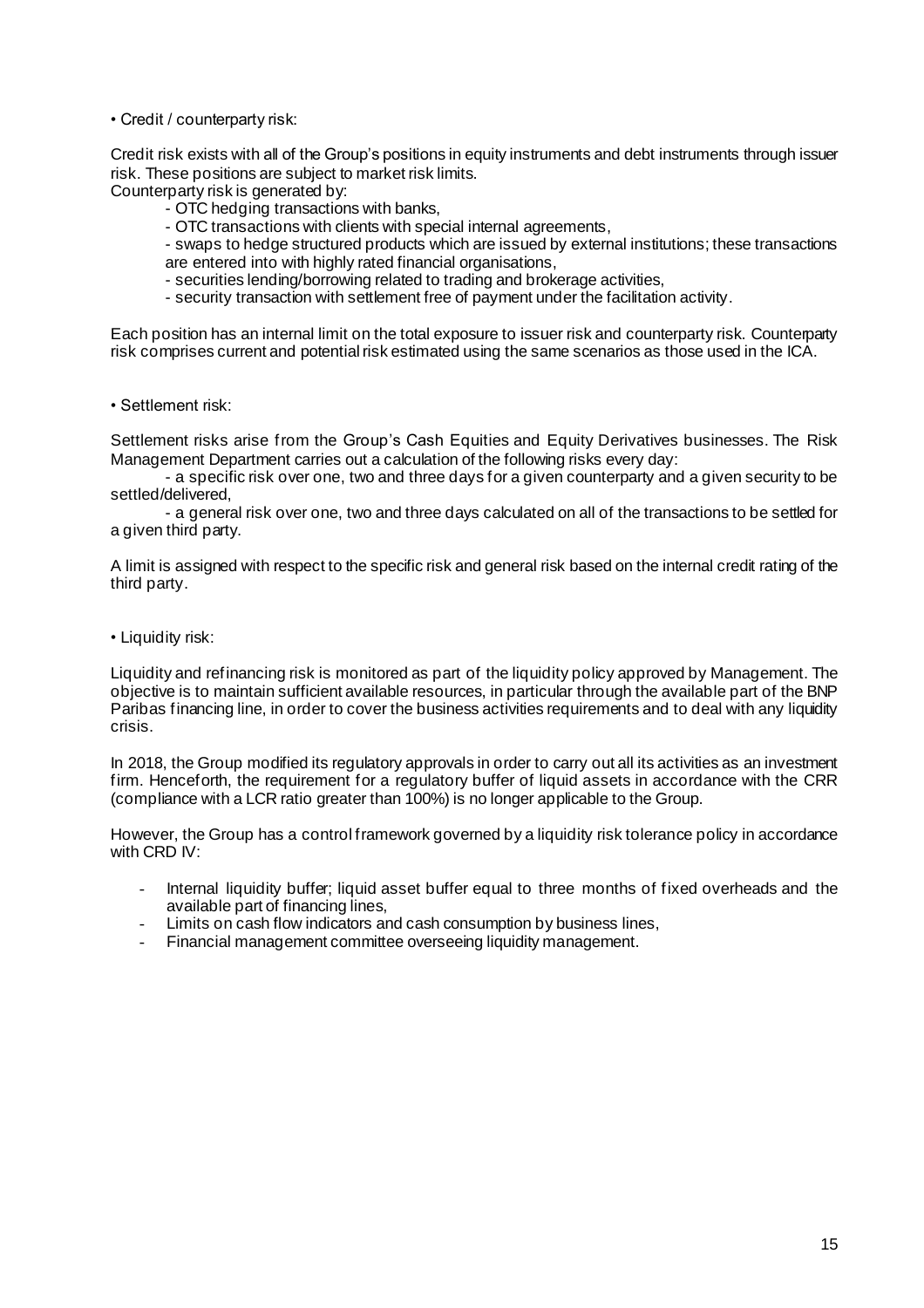#### **4.5.2. Operational risk control framework**

The Permanent Control and Operational Risk process is managed by the Financial Risks and Control Permanent Director, also coordinator of Group Permanent Control, reporting to the Deputy Chief Executive Officer of Exane SA, in charge of central support functions.

This process relies on Operational Risk Correspondents within each of the Group's business lines and functions, and has the following objectives:

- to ensure the consistency, completeness and effectiveness of the permanent control process relating to non-financial risks, in particular in connection with Compliance and IT Security Departments,
- to monitor operational risk processes at a Group level.

These objectives are achieved by:

- maintaining the processes/risks/controls mapping in accordance with the defined methodology;
- checking the adequacy, supporting documentation and correct functioning of control processes, and analysis and monitoring anomalies found;
- analysing the operational incidents report;
- coordinating the follow-up of essential services providers;
- validating, monitoring and closing the related control action plans;
- reporting its activity and the results of its controls to the Group Management Risk Committee, the Executive Committee and the Board of Directors and its Risks Committee.

The Exane Group applies the standard approach for the calculation of own funds requirements regarding operational risk and is compliant with the qualitative requirements linked to this option through the process described above.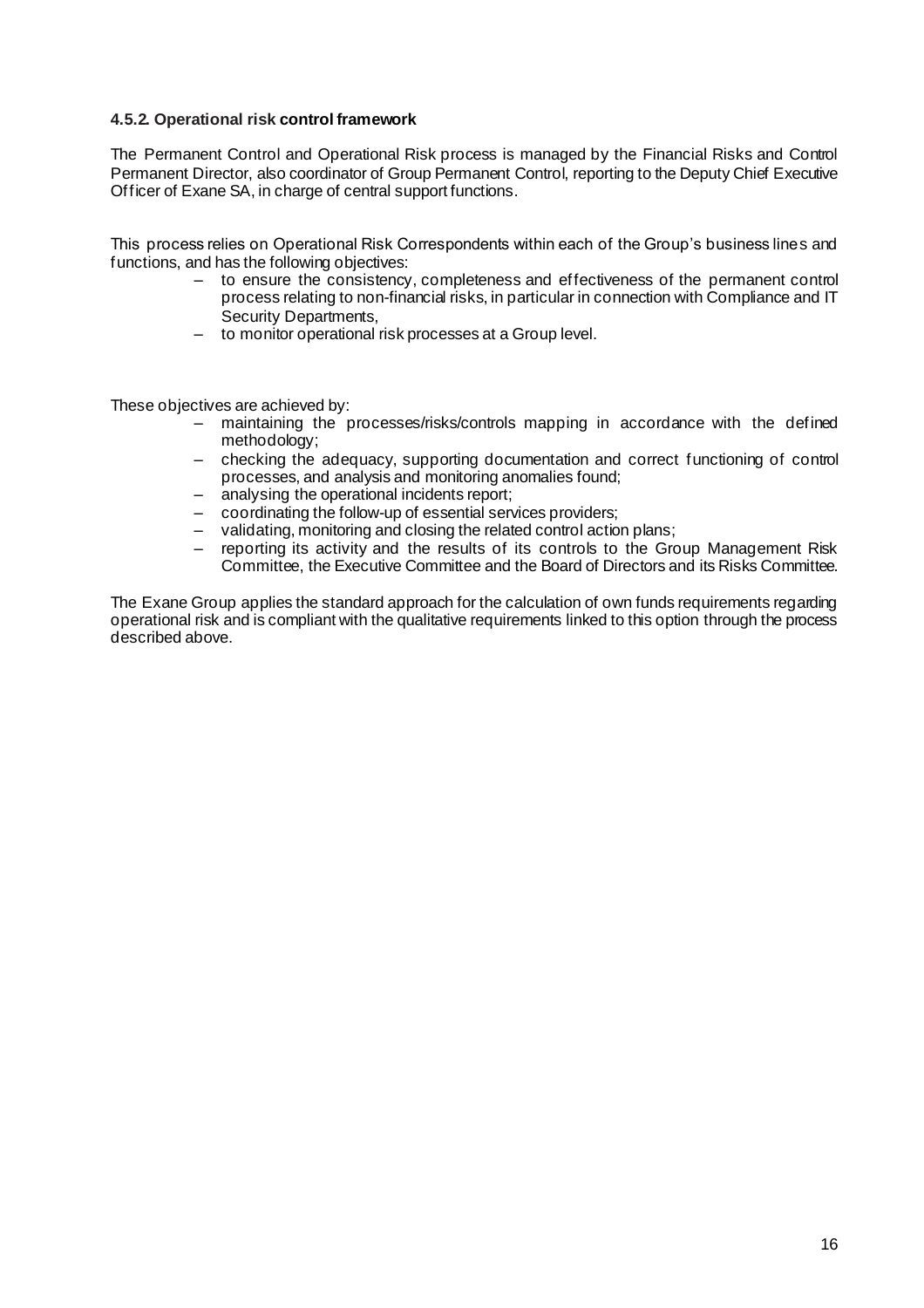## **5.Notes to the profit and loss account**

## **5.1.Net interest income**

This item breaks down as follows:

| (in thousands of euros)                      | 31/12/21 | 31/12/20 |
|----------------------------------------------|----------|----------|
| Deposits paid related to borrowed securities | 45       | 36       |
| Demand accounts                              | 4 1 8 6  | 5.666    |
| <b>Total income</b>                          | 4 2 3 1  | 5 7 0 3  |
| Deposits received related to lent securities | 1441     | 907      |
| Borrowings                                   | 1 5 2 9  | 2 5 4 8  |
| Demand accounts                              | 995      | 1 277    |
| <b>Total expenses</b>                        | 3965     | 4 7 3 2  |

#### **5.2.Income earned on variable-income securities**

This income comprises of the dividends received from the subsidiaries Exane Asset Management, Ellipsis, Exane Inc and Exane Finance.

## **5.3.Commission income and expenses**

This item breaks down as follows:

| (in thousands of euros)       | 31/12/21 | 31/12/20 |
|-------------------------------|----------|----------|
| Security transactions         | 159 790  | 151 275  |
| Forward and options contracts | 1 1 2 6  | 1 0 3 1  |
| Primary market                | 50 344   | 28 7 27  |
| <b>Total income</b>           | 211 260  | 181 032  |
| Security transactions         | 40 34 6  | 38 019   |
| Cash transactions             | 4 3 7 2  | 3672     |
| Forward and options contracts | 198      | 131      |
| Distribution fees             | $\Omega$ | 26       |
| <b>Total expenses</b>         | 44 916   | 41848    |

Commissions on securities transactions mainly consist of execution fees and research incomes (Paris and London).

## **5.4.Gain / loss on trading portfolios transactions**

This item comprises gains and losses on:

- trading securities,
- forward and options contracts,
- foreign exchange.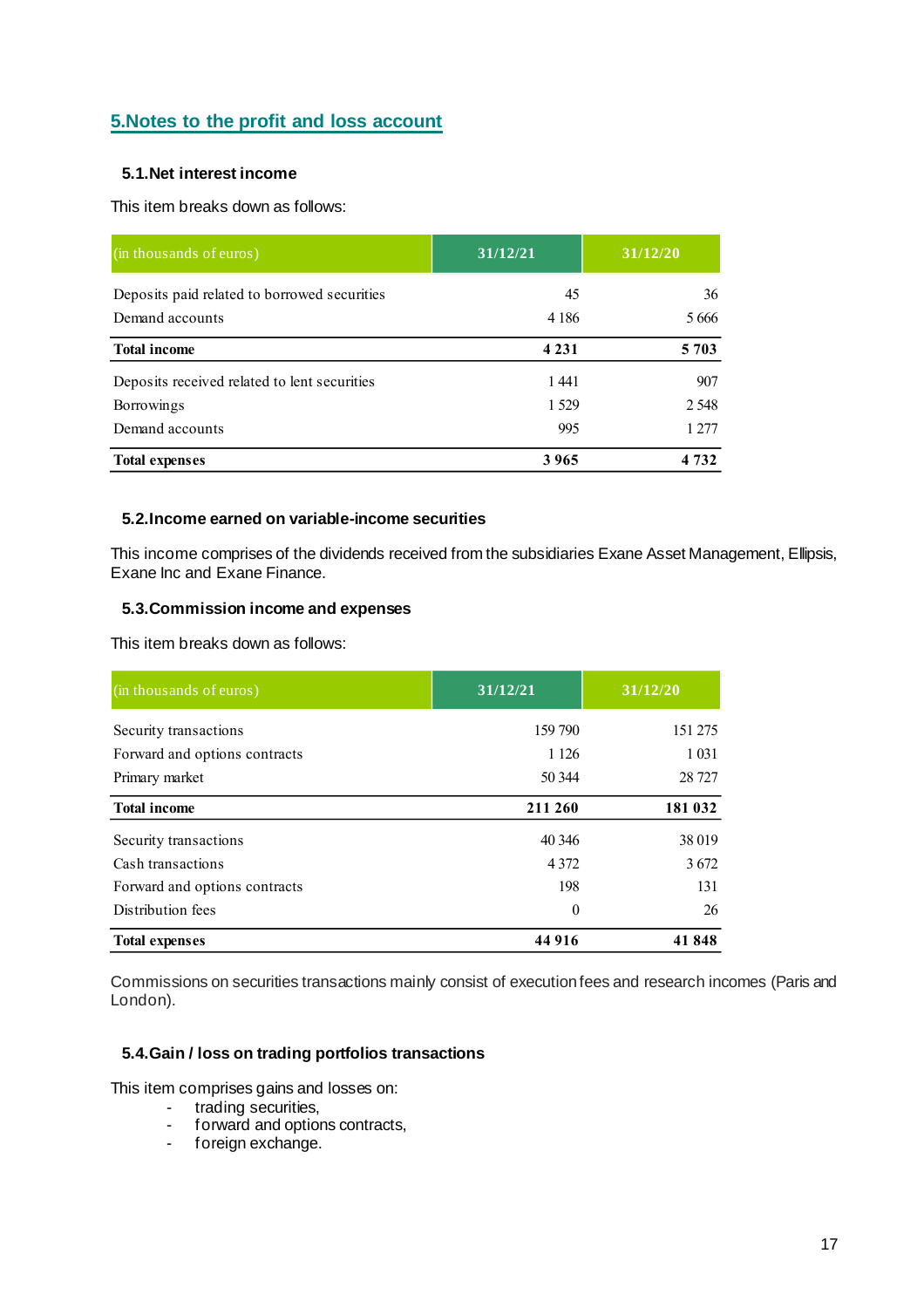### **5.5.Gain / loss on investment portfolios transactions**

This item includes income from the sale of units in a fund managed by an external management company.

## **5.6.Other operating income and operating expenses**

| (in thousands of euros)      | 31/12/21 | 31/12/20 |
|------------------------------|----------|----------|
| Research service             | 68 447   | 66 018   |
| Execution and clearing fees  | 13 3 12  | 15 182   |
| Other recharge               | 356      | 558      |
| Total other operating income | 82 1 1 4 | 81758    |

The research service item mainly comprises of the billing of analysis and research services.

## **5.7.Operating expenses**

#### **5.7.1. Salary and employee benefit expenses**

This item breaks down as follows:

| (in thousands of euros)         | 31/12/21 | 31/12/20 |
|---------------------------------|----------|----------|
| Fixed and variable remuneration | 121 215  | 107 782  |
| Employee benefits               | 4 4 0 1  | 1 1 1 9  |
| Social security taxes           | 33 4 25  | 30 138   |
| Profit-sharing                  | 2 1 0 5  | 2010     |
| <b>Total</b>                    | 161 146  | 141 049  |

The average number of staff in Exane SA has evolved as follows:

| Number of people employed | 31/12/21 | 31/12/20 |
|---------------------------|----------|----------|
| Executives                | 469,4    | 474,8    |
| Supervisors               | 10,9     | 11,7     |
| Employees                 | 32,7     | 35,7     |
| <b>Total</b>              | 513,0    | 522,2    |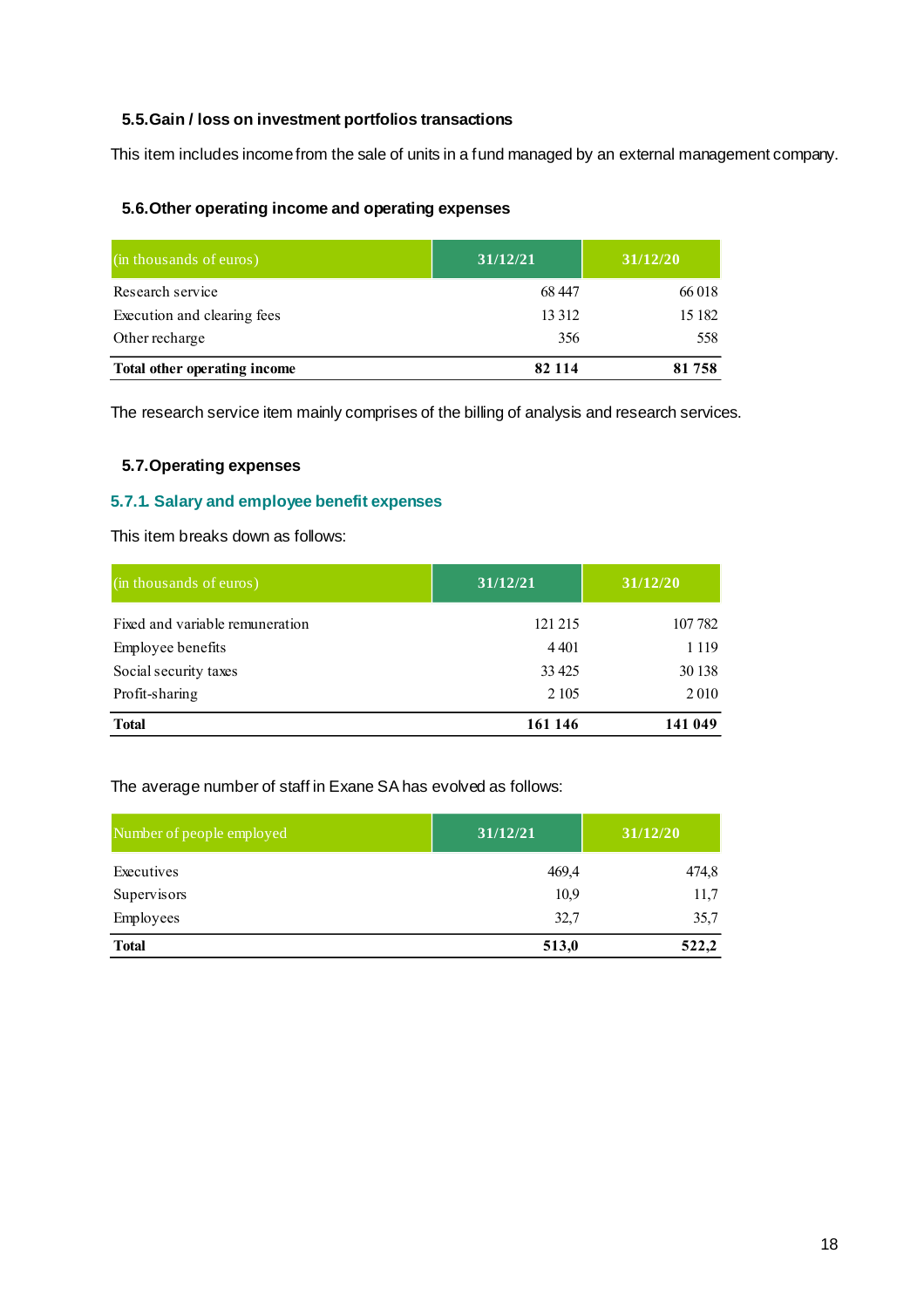#### **5.7.2. Other operating expenses**

| (in thousands of euros)            | 31/12/21 | 31/12/20 |  |
|------------------------------------|----------|----------|--|
| Office rent, database, market data | 36 089   | 31 444   |  |
| Sub-contracted IT services         | 7398     | 7 0 61   |  |
| Fees                               | 5916     | 3 7 3 6  |  |
| Travel and entertainment expenses  | 1661     | 1 560    |  |
| Other taxes                        | 4 2 5 4  | 3819     |  |
| Intragroup invoices                | $-26304$ | $-28479$ |  |
| Other expenses                     | 15497    | 15 627   |  |
| <b>Total</b>                       | 44 512   | 34 768   |  |

#### **5.8.Gain / loss on fixed assets**

In 2021, this item records the reversal of the impairment of the equity shares of Exane Derivatives. In accordance with the accounting standards and as a result of the losses incurred, the book value of the shares has been reduced to the value-in-use. It also records the capital gain on the sale of Exane Asset Management shares in July 2021.

#### **5.9.Corporate tax**

Income tax includes all taxes calculated on net income. The tax payable is the amount of tax calculated on taxable income at 31 December 2021.

## **6. Segment information**

## **Geographical breakdown of Exane SA's Net Banking Income**

| (in millions of euros) | 31/12/21 | 31/12/20 |  |
|------------------------|----------|----------|--|
| France                 | 164      | 116      |  |
| <b>United Kingdom</b>  | 140      | 124      |  |
| <b>Total</b>           | 304      | 240      |  |

## **Geographical breakdown of operating expenses and depreciation and amortisation**

| (in millions of euros) | 31/12/21 | 31/12/20 |  |
|------------------------|----------|----------|--|
| France                 | 97       | 81       |  |
| <b>United Kingdom</b>  | 114      | 99       |  |
| <b>Total</b>           | 211      | 180      |  |